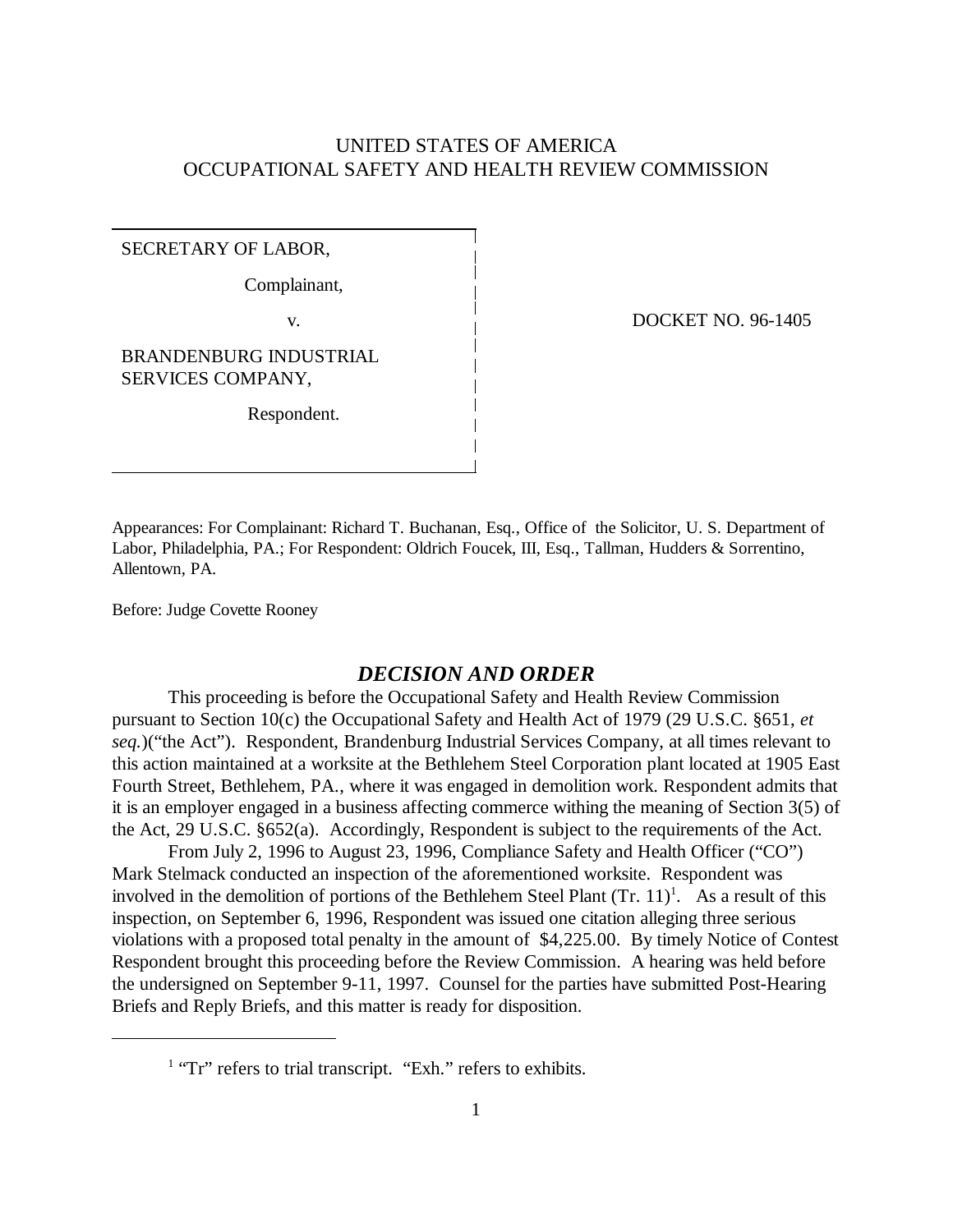#### **SECRETARY'S BURDEN OF PROOF**

The Secretary has the burden of proving his case by a preponderance of the evidence.

In order to establish a violation of an occupational safety or health standard, the Secretary has the burden of proving: (a) the applicability of the cited standard, (b) the employer's noncompliance with the standard's terms, (c) employee access to the violative conditions, and (d) the employer's actual or constructive knowledge of the violation (the employer either knew or with the exercise of reasonable diligence could have known, of the violative conditions).

*Atlantic Battery Co.,* 16 BNA OSHC 2131, 2138 (No. 90-1747, 1994).

# **CITATION 1, ITEM 1**

29 CFR §1926.652(a)(1) Each employee in an excavation shall be protected from cave-ins by an adequate protective system designed in accordance with paragraph (b) or  $(c)^2$  of this section except when:

(I) Excavations are made entirely in stable rock; or

(ii) Excavations are less than 5 feet  $(1.52 \text{ m})$  in depth and examination of the ground by a competent person provides no indication of a potential cave-in.

**a) BETHLEHEM STEEL SITE: EAST OF SAUCON ROLL SHOP - EMPLOYEES WERE EXPOSED TO A CAVE-IN HAZARD WHILE WORKING IN AN EXCAVATION APPROXIMATELY EIGHT FEET DEEP FOR THE PURPOSE OF CUTTING AND CAPPING AN EXISTING WATER LINE. THE SLOPE OF THE EXCAVATION WALLS DID NOT MEET THE REQUIREMENTS OUTLINED IN APPENDIX B OF SUBPART P.**

The cited excavation was a man-made trench which had been formed by earth removal. 29 U.S.C. §1926.650 (a) and (b). Section 1926.652(a)(1) requires the use of a protective system for excavations 5 feet or more in depth, and permits several alternatives to designing and installing various systems, described in §1926.652(b)[sloping and benching systems] and (c)[ support systems, shield systems, and other protective systems]. The record contains unrebutted evidence that the cited trench was more than 5 feet in depth (Tr. 17, 135, 437). Thus, the undersigned finds that the cited standard is applicable.

When an employer elects to protect employees by sloping several options are available.<sup>3</sup> Section 1916. 652(b)(1), *Option 1* requires the sloping of the sides of a trench at an angle not steeper than 1 ½ horizontal to 1 vertical (34 degrees measured from the horizontal), unless the employer uses another option described in the standards. Section 1926.652(b)(2) permits sloping

<sup>3</sup> "Sloping" means a method of protecting employees from cave-ins by excavating to form sides of an excavation that are inclined away from the excavation so as to prevent cave-ins. The angle of incline required to prevent a cave-in varies with differences in such factors as the soil type, environmental conditions of exposure, and application of surcharge loads. 29 C.F.R. §1926.650(b).

 $2$  See Appendix "A"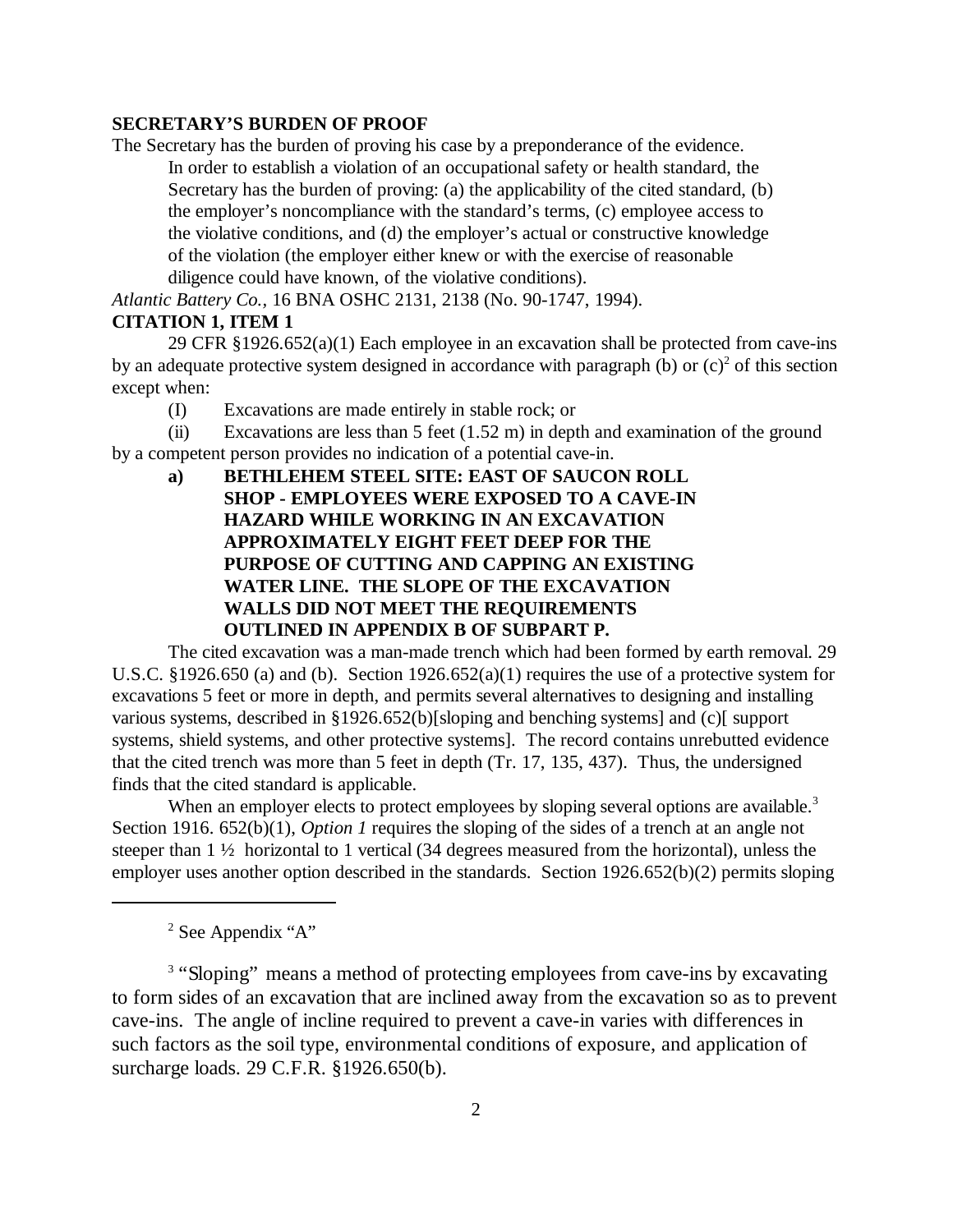or benching in accordance with Appendices A and B in Subpart  $P^4$ . When the employer elects to use sloping *Option 2*, soil classification per the requirements of Appendix A, is mandatory. Appendix B contains the specifications for sloping and benching where an employer designs a protective system under §1926.652(b)(2).

It is Complainant's position that Respondent violated the cited standard because there was no protective system in the excavation made on July 2, 1996 that complied with the requirements of §1926.652 (b) or (c), and there were employees in the excavation (Tr. 17). CO Stelmack testified that on July 2, 1996, he came across an excavation site just outside the roll shop as he headed toward the soaking pits (Tr. 14-15,116; Exh. 2). He observed a ladder on the west side of the trench which had saw at the bottom of it. There was a shovel leaning against a 30-inch water pipe which ran across the trench in an east-west direction (Tr. 22-23). He also observed two employees in the excavation. One employee was standing on the south side of the pipe, toward the east face of the excavation (Tr. 26-27). The other employee was located on the opposite side , i.e., the north side of the 30-inch pipe toward the east face of the excavation (Tr. 27-28). He learned that the employee on the south side of the pipe was Tom O'Donnell, the foreman of the project (Tr. 15). The employees exited the trench via the ladder. Mr. O'Donnell explained to him that the trench was being dug for purposes of cutting and capping a 30-inch iron water pipe which ran an east-west direction between the Saucon Roll Shop and the Soaking Pit Building. Mr. O'Donnell informed him that the depth of the excavation was 8 feet (Tr. 17, 437). Mr. O' Donnell subsequently testified that he informed CO Stelmack that the trench was 8 feet at its deepest point (Tr. 437). CO Stelmack asked Mr. O"Donnell if he had performed any type of testing to determine the soil type. Mr. O'Donnell informed him that no tests had been done, and that he determined the trench was "okay" by his visual inspection of the excavation (Tr.18, 124- 125). He also testified that he subsequently spoke with Mr. O'Donnell in Respondent's conference room a week or two later, and at that time Mr. O'Donnell informed him that he soil was either Type A or B (Tr. 129, 527-28).

CO Stelmack testified that the north wall was vertical - no slope was present. He did not take any measurements on the south side (Tr. 34, 36, 121; Exh. 3). He testified that he took measurements of the trench with a steel tape while standing on the south face of the excavation (Tr. 28, 122). Although he did not measure the depth of the trench, he determined the depth to be 8 feet based upon the information Mr. O'Donnell gave him and his observation of Mr. O'Donnell in the trench - who was as tall as he, i.e., 6 feet, and the top of the trench was above his head - (Tr. 135). He lined up the toe of the slope - the portion of the excavation where the bottom ended and the side wall began - and proceeded to put a mark on the east side. He then marked the top of the slope on the east face. He measured 2½ feet between the toe of the slope and the top of the slope at ground level (Tr. 28-29). He determined that this 2 ½ feet (horizontal) to 8 feet (vertical) ratio was present on the north and the south side of the pipe on the east wall (Tr. 37-38; Exh. 2). He testified that this slope did not comply with the minimum requirements for sloping a Type A slope. Type A soil must have a  $\frac{3}{4}$  to 1 slope unless the slope will be open for a short-term (a period of time less than or equal to 24 hours), wherein the slope can be reduced to  $\frac{1}{2}$  horizontal to 1 vertical (Tr. 30). He explained that to achieve the  $\frac{1}{2}$  to 1 ratio at an

<sup>4</sup> See "Appendix B", attached hereto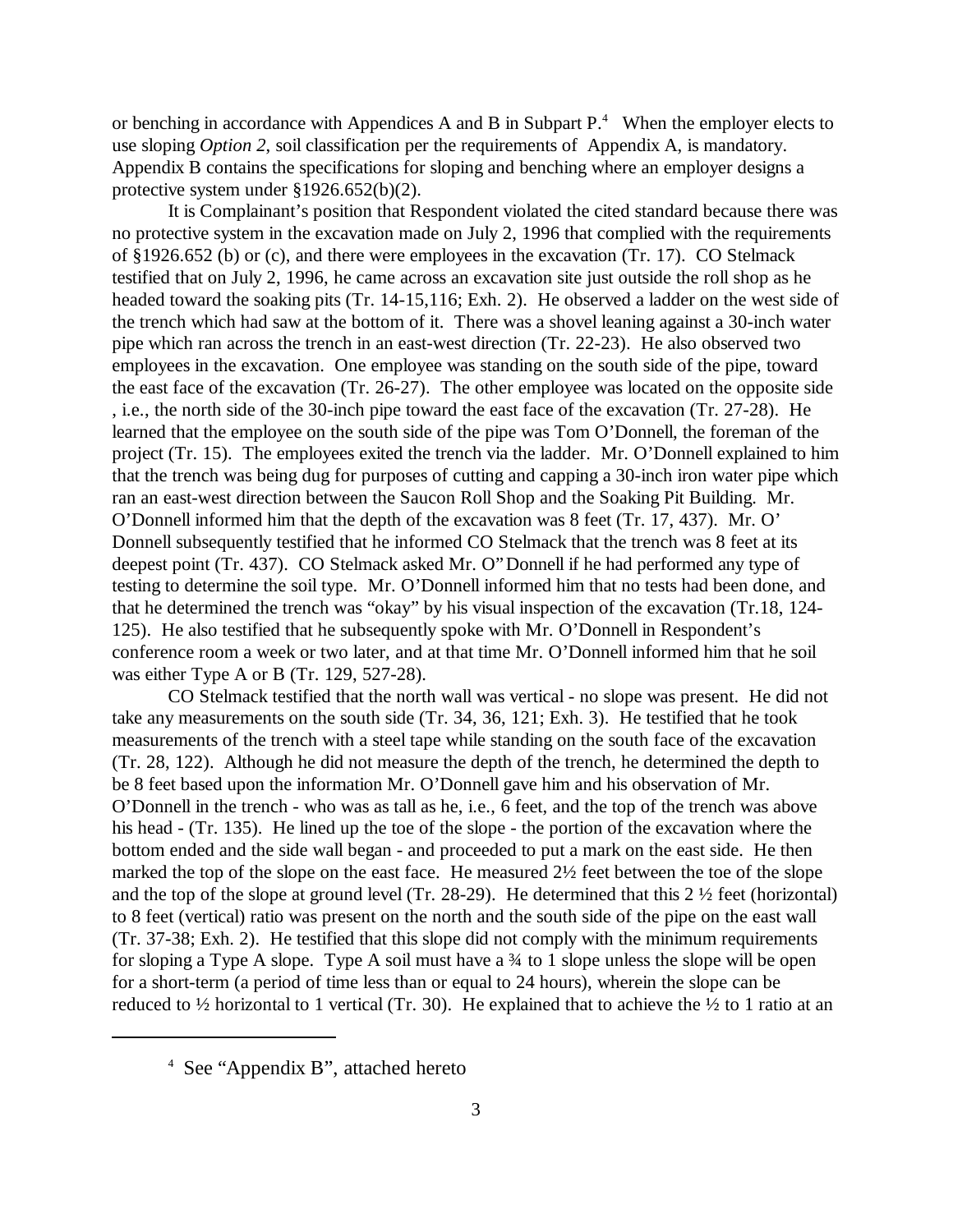8-foot depth for short-term Type A soil, the horizontal measurement would have to be 4 feet

This slope also did not meet the requirements for Type B soil which required a 1 horizontal to 1 vertical slope or 45 degree angle. He further explained that if there had been no determination made with regard to the type of soil in the trench, the minimum sloping requirement mandated that the soil be assumed to be Type C, wherein the slope would have to be 1½ horizontal to 1 vertical (Tr. 30-31). For Type C soil with an 8-foot deep excavation the horizontal measurement would have to be 12 feet horizontal - a ratio of 1 ½ to 1 (Tr. 33).

He also took measurements of the west wall of the trench (Tr. 34). He determined that the measurements of the west wall, south of the pipe, were 5 feet horizontal to 8 feet vertical (Tr. 31-32). He determined that this complied with the minimum sloping requirements for Type A soil for a short term-excavation. However, this slope did not otherwise comply with the minimum requirements for sloping for Type A or Type B soil (Tr. 32).

He testified that the west wall, north of the pipe contained two existing pipe lines - a branch of the east-west pipeline running north as it came together in a T, and a smaller pipe. The soil below the pipe lines was not sloped (Tr. 35- 36). The ladder was against the west wall, north of the 30-inch pipe (Tr. 36; Exh.3). He learned from Mr. O'Donnell that there were concrete footers ( base structure for a foundation to a building which supported the weight of the previously existing building) along the east face of the excavation, both north and south of the 30 inch pipe as well as perpendicular to the east face. Mr. O'Donnell informed him that the footers had a depth of 3 feet from the surface to the top of the footer, and the footer extended approximately 2 feet in height (Tr. 39). CO Stelmack testified that he did not consider these footers to be a protective system because these footers had been previously designed to support a structure, with forces acting downward on the footers. The footers had not been designed nor engineered to support the lateral forces of the soil in the excavation, and they had not been designed or constructed by Respondent (Tr. 40). This fact was also acknowledged by Respondent's witnesses. Andrew Dabrowski, Environmental Health and Safety Manager for Respondent testified that these footers has not been designed by any engineer of Respondent for the purpose of shoring this trench or withstanding any amount of pressure in the trench (Tr. 298). Although he believed that water line served to some extent as a protective system for the trench, he acknowledged that the water pipe had not been installed by Respondent nor had it been designed to be a shoring system for the trench (Tr. 301).

CO Stelmack testified that he determined that the soil in the area of the pipes and footers could not be considered Type A soil because the soil had been previously disturbed - the soil had to have been excavated to install those structures (Tr. 40, 129). The standard states that previously disturbed soil cannot be classified as Type A. He determined that the soil in the trench was Type B based upon the fact that the soil around the water pipe and footer had been previously disturbed as a result of their installation (Tr. 129; Subpt. P, App. A). James Arendas, a witness for Respondent agreed that the soil around the pipe and the footer was previously disturbed because it had to have been excavated. However, it was his belief that all of the soil in the trench was not previously disturbed soil because the trench went beyond the previously disturbed soil (Tr. 375).

The undersigned notes that Review Commission precedent has established that a trench wall composed of materials of differing strengths is only as stable as its weakest component.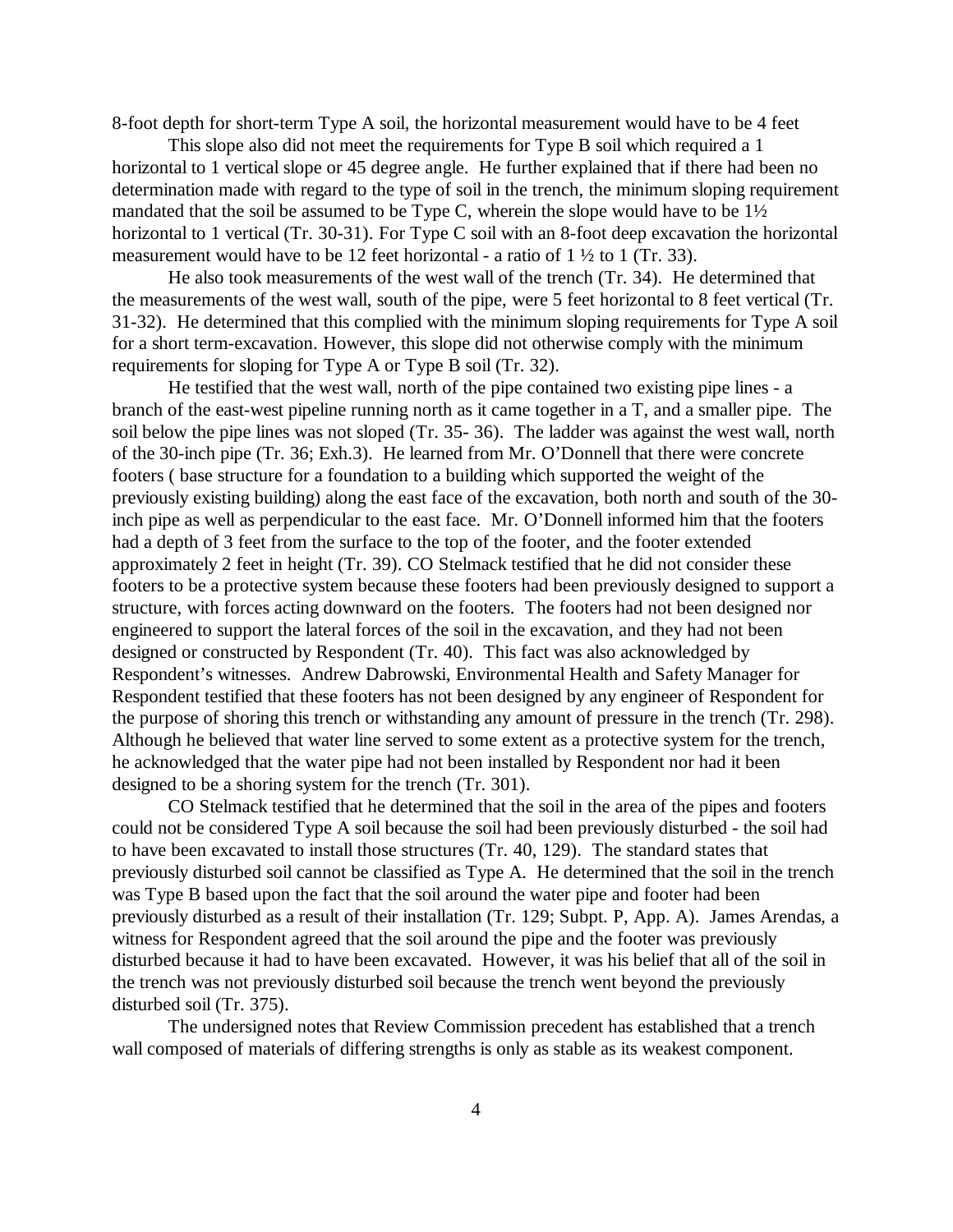*Woolston Construction Co.,* 15, BNA OSHC 114, 117 (No. 88-1877, 1991), citing *CCI Inc.,* 9 BNA OSHC 1169, 1173 (No. 76-1228, 1980), *aff'd.* 688 F.2d 88 [10 BNA OSHC 1718] (10th Cir. 1982). The video and photographs admitted into evidence by the parties reveal that the footers and concrete walls as well as the area surrounding the water lines were a significant portion of the trench. Accordingly, the undersigned finds that a preponderance of evidence that the trench walls containing the footers and the pipes contained soil which had been previously disturbed. Thus, the trench could not have consisted of solely Type A soil. The undersigned also notes that CO Stelmack testified that the trench walls contained rock fragments which also supported his finding that the trench soil was not Type A  $(Tr. 532)^5$ 

 The undersigned finds that when an option at §1926.652(b) requires the conditions and requirements of an appendix, that the appendix then becomes mandatory. The undersigned finds that the term"shall", as set forth in *Option (2)*, make the requirements and provisions of the appendix mandatory.<sup>6</sup> Accordingly, the soil classification system is mandatory when an employer chooses *Option (2)*[as well as *Option 1(ii)*]. Appendix A (c) contains the requirements for making soil classifications and sets forth that the classifications "shall be made based on the results of at least one visual and at least one manual analysis". Appendix B contains various maximum angles expressed in degrees for slopes. These angles are dependent upon the soil classification of the trench. Thus, to utilize the slope measurements found at Appendix B, a soil classification is mandatory. The undersigned finds that in order to determine whether or not a prima facie case of the cited standard can be established, the record must be examined to determine whether the

<sup>&</sup>lt;sup>5</sup> The Secretary presented testimony from Dr. Peck who did not actually view or perform any tests upon the soil of the subject trench (Tr. 174). He concluded that the soil classification was Type B based upon his review of the OSHA video tape of the site and photographic evidence (Exhs. G-2 and 5). He testified that the video revealed evidence of many rock fragments and showed a great inclination to break apart into fragments rather than stick together, in the vicinity of the excavation which corresponded to Type B soil. He provided examples of where rock material appeared in the video and photographic evidence (Tr. 189-190, 194-97). He indicated that the soil was composed of sandy slit in areas, clay in areas and rock fragments in other areas. He also stated that the material was broken up into microscopic fissures that would correspond to fissures. This mixed soil was indicative to Type B. He also indicated that the soil around the pipe showed evidence of having been previously disturbed (Tr. 197). It was his opinion that there was not "any way" the soil depicted in the video and photograph could have been Type A (Tr. 199). He also explained that previously disturbed soil is soil no longer a natural deposit it has been manually moved. He also stated that Type A, B, or C soil can contain clay (Tr. 524). The undersigned finds that this testimony corroborated CO Stelmack's testimony concerning his observations of the trench.

<sup>6</sup> "**shall**"... **1** ... will have to: MUST ... **2** ...used to express a command or exhortation...used in laws, regulations, or directives to express what is mandatory... *Webster's New Collegiate Dictionary* 1056 (Merriam-Webster ed. 1979).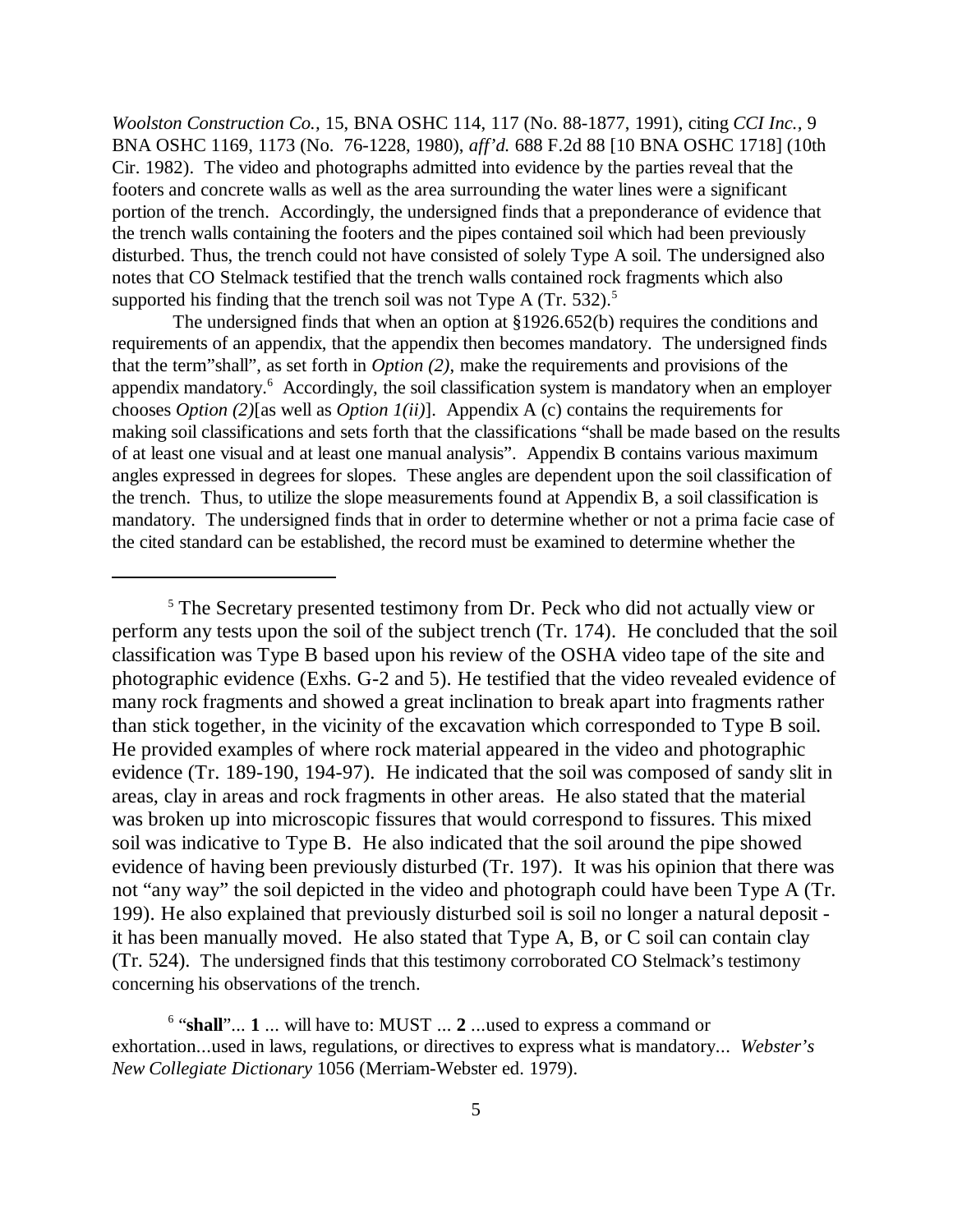procedures set forth in Appendix A were followed. The failure to follow this mandatory requirement prohibits Respondent from availing itself of *Option 2* , and thus, Respondent would have been required to slope the walls of the trench at an angle not steeper than 1 ½ horizontal to 1 vertical or 12 feet horizontal to 8 feet vertical in this instance. An evaluation of the credibility of the witnesses is critical in resolving this issue. CO Stelmack testified that on July 2, Mr. O'Donnell informed him that he had performed no tests on had been done to determine the soil classification, and that he had done a visual inspection of the excavation (Tr. 18). This statement is corroborated by the fact that his handwritten notes reflect that Mr. O'Donnell said "no testing done prior to entry, performing only visual observation" (Tr. 125).<sup>7</sup> Approximately a week or two later, Mr. O'Donnell told him that he had determined that the soil was either Type A or Type B(Tr. 129).

However, Mr. O'Donnell testified that when he went into the trench he performed a thumb penetration test and found the soil to be firm (Tr. 427). This thumb penetration test was done on the east wall. He considered the wall on the other walls to be the same (Tr. 473). He determined that the soil was Type A and did not need much sloping because the trench was going to be open less than 24 hours (Tr. 429). He testified that he determined that the soil on top of the concrete and the soil directly beside the pipe for approximately 4 inches had been previously disturbed for installation purposes (Tr. 459). He testified that he grabbed a handful of it and squeezed it to feel how it compressed and found the it stuck together when he rolled it into a ball and a pen size string (Tr. 426). He also determined that the soil was Type A - clay - because there were no visible voids in the soil or fissures.

Respondent attempted to explain the inconsistencies in the statements which Mr. O'Donnell's gave CO Stelmack on July 2, and his testimony. Mr. O'Donnell testified that he informed CO Stelmack that he had not tested the soil because it was his impression that CO Stelmack was asking him whether he had "scientifically tested it". He stated that he did not tell him about the visual test and thumb test which he had performed because he did not think that he was being asked about those tests (Tr. 438-439).

In evaluating the credibility of the testimony of CO Stelmack and Mr. O'Donnell the undersigned has considered a number of factors. The undersigned finds Mr. O'Donnell's explanation concerning what he believed was a "scientific" inquiry, skeptical and incredible. Mr. O'Donnell testified that on July 2, CO Stelmack did not ask him if he had determined what type of soil he was digging in or at what angle he was sloping the trench. He testified that it was not until a couple of days later that CO Stelmack asked him if he had tested the soil, to which he replied "no" (Tr. 438). CO Stelmack testified that this question was asked at the trench on July 2 - a

<sup>&</sup>lt;sup>7</sup> Respondent attacks the accuracy of this statement because CO Stelmack did not show this statement to Mr. O'Donnell for his concurrence with its contents per OSHA inspection procedures as set forth in the field operations manual. The undersigned finds that CO Stelmack's failure to show Mr. O'Donnell his notes does not negate the veracity of the contents of said notes. Furthermore, Review Commission precedent has established that the field operations is not binding on the Secretary and does not create any substantive rights for employers. *See Andrew Catapano Enterprises, Inc.*, 17 BNA OSHC 1776, 1780 (Nos. 90-0189 et al, 1996), and cases cited therein.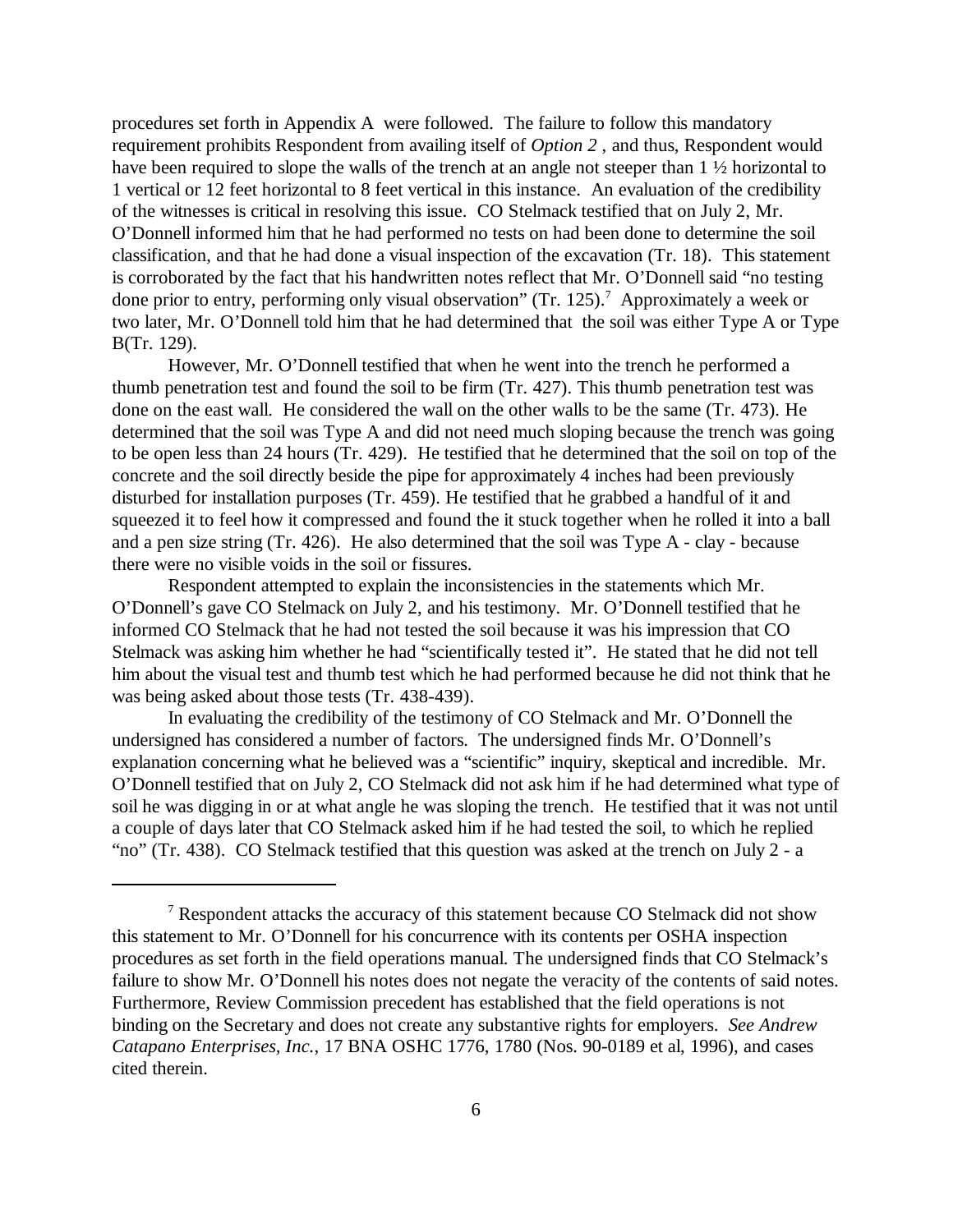statement supported by his notes (Tr. 18, 124). The undersigned notes that Mr. Dabrowski testified that one of the first topics he discussed with Mr. O'Donnell upon his arrival at the trench was the soil type, because he had a concern with the angles of the walls (Tr. 242-246). Mr. Dabrowski testified that when he arrived, he noticed CO Stelmack at the trench and that was part of his concern. The trench was immediately reconfigured. The undersigned finds it difficult to give credence to the fact that Mr. O'Donnell had discussed his findings concerning the soil type with Mr. Dabrowski and not with the OSHA inspector who in the process of examining the trench.

Additionally, in response to his attorney's questions at trial, Mr. O'Donnell unequivocally, set forth in detail the field tests he routinely conducted at trench sites. This response was based upon his training, experience, and familiarity with specific governmental regulations regarding trenches (Tr. 405-409). However, when CO Stelmack asked him what tests he performed he did not convey this information (Tr. 469-70). He testified that he believed that CO Stelmack was questioning about "scientific testing". He acknowledged however, that CO Stelmack did not ask him about "scientific testing", he asked him if he had "checked it" (Tr, 468-68). An examination of the record reveals that there was nothing brought up in that conversation, per his testimony, which the undersigned finds would have lead him to believe that CO Stelmack was questioning him about a scientific lab test. Because of his admitted familiarity with the acceptable field tests and the routine nature of his performance of these test, it would have been logical for him to have at least mentioned the results of these tests, especially since he had informed Mr. Dabrowski of his determination. His neglect in describing his manual field tests is illogical. Additionally, the undersigned finds that Mr. O'Donnell's subsequent statement, regarding the soil type as Type A or Type B - which was recorded in CO Stelmack's notes - took place after Respondent had taken samples of the soil and forwarded them to a lab.<sup>8</sup> Thus, this statement was made after the results of those tests had been made known. Furthermore, the undersigned finds that Respondent's reliance upon Mr. O'Donnell's findings of the concrete footer along the east wall is of no consequence to the visual observations made by Mr. O'Donnell. The record establishes that Respondent did not design or install them. The record is also void of any evidence that Respondent tested the adequacy of the footer or the water pipe with regard to holding back soil and. Additionally, the record is void of any evidence that Mr. O'Donnell was qualified to perform such tests.

The undersigned also finds that the CO Stelmack's demeanor on the witness stand was forthright and his responses were supported by his notes. Accordingly, his testimony is found to be credible. The undersigned also finds that the initial inquiry of Mr. O'Donnell concerning the soil determination took place on July 2, as verified in CO Stelmack's notes, and not a couple of

<sup>&</sup>lt;sup>8</sup> The undersigned assigns little weight to the results of these tests in view of the fact that they were taken subsequent to July 2, and subsequent to the trench being backfilled (Tr. 254, 257 304-307; Exh. R-9). Furthermore, the undersigned notes that Mr. Richard Zaloum, a registered professional engineer, whose company ran tests in the lab and in the field indicated that the results of said samples indicated that the sample had an unconfined compressive strength of 1.5 tons per square foot, however, it was his opinion that without having been present at the time of the excavation, he could not give a definitive opinion as to whether the soil was Type A or Type B (Tr. 504).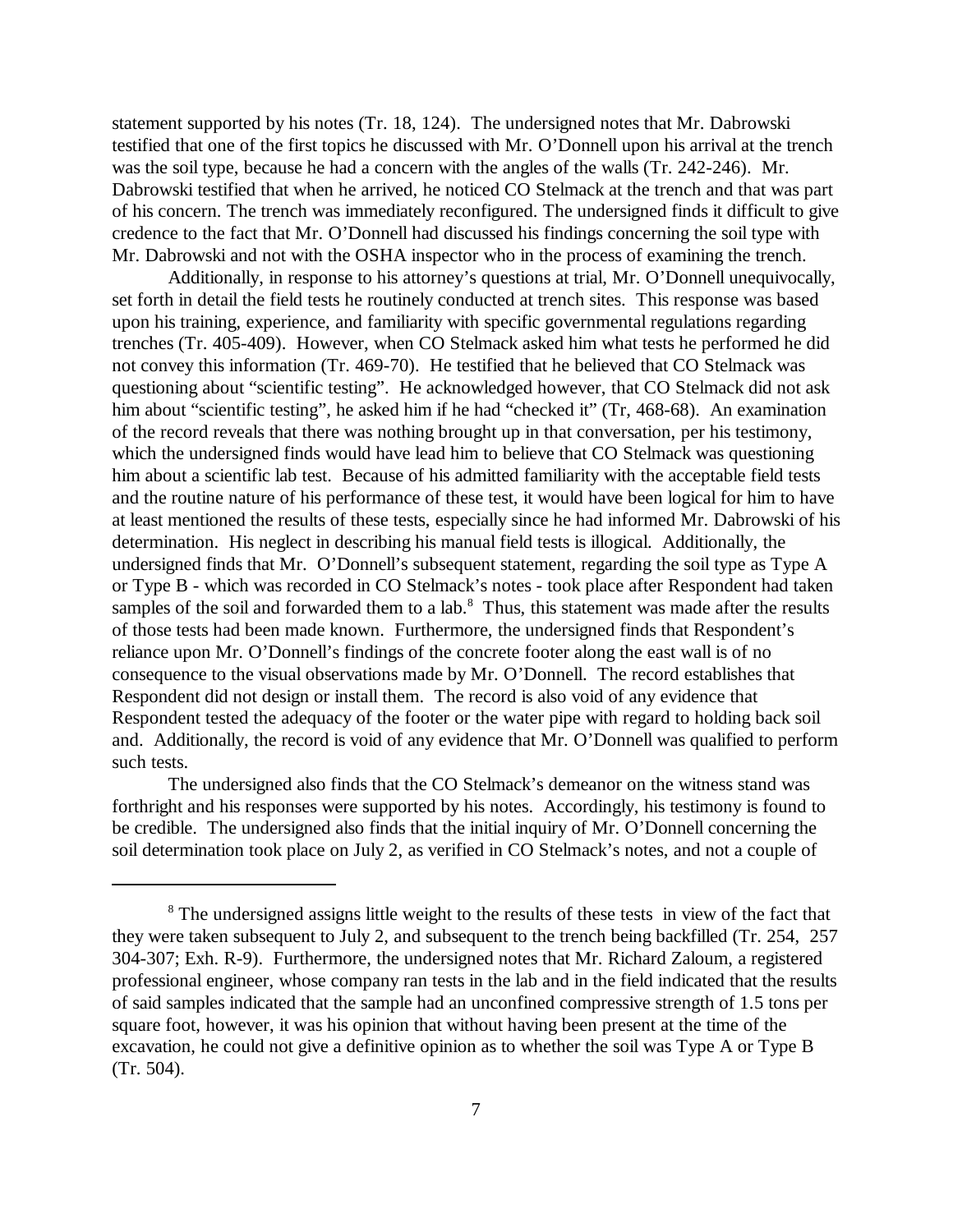days later as Mr. O'Donnell testified (Tr. 438). Again, Mr. O'Donnell's testimony is found to be not credible with respect to his alleged misinterpretation of the type of testing CO Stelmack was referring, i.e., scientific testing. The undersigned also observed, as did counsel for Complainant, that there was some hesitation exhibited by Mr. O'Donnell in response to questions posed during cross examination. Mr. O'Donnell explained that this was a reaction to wanting to tell the truth (Tr. 455). However, the undersigned observed a distinct variation in his demeanor during cross examination from direct examination. At best, his testimony appeared to be tailored to serve the best interest of his employer, the Respondent.

The record establishes that Mr. O'Donnell failed to perform a soil classification before sloping the subject trench. This requirement is mandatory before sloping is performed, and his failure to comply with Appendix A negates his option to slope according to Type A requirements. His only alternative was to slope in accordance with Type C requirements. In view of the above, the undersigned finds that the Secretary has proven a violation of the cited standard. The record also establishes that in order for an 8 foot trench to have complied with Type C soil classification, the horizontal distance from the toe of the slopes at ground level would have to have been at least 12 feet. The undersigned finds that based upon CO Stelmack's measurements of the east and west walls, and the vertical nature of the north wall, the trench did not met this 12 foot requirement.

The undisputed presence of the foreman, Mr. O'Donnell and another employee in the trench establishes employee exposure. The record also establishes that Mr. O'Donnell who directed the work at trench was aware of the configuration of the trench on July 2. The undersigned finds that Mr. O'Donnell's admitted knowledge of the standards governing trenching standards as well as his training and experience, establish actual knowledge of the violative condition. His knowledge is imputed to the Respondent in view of his supervisory capacity.<sup>9</sup> Accordingly the Secretary has established a prima facie violation of the cited standard by a preponderance of evidence.

#### SERIOUS CLASSIFICATION

Section  $17(k)$  of the Act, 29 U.S.C.. §666 $(k)$  of the Act, provides that a violation is "serious" if there is " a substantial probability that death of serious physical harm could result" from the violation. In order to establish that a violation should be characterized as serious, the Secretary need not establish that an accident is likely to occur, but must show that an accident is possible and it is probable that death or serious physical harm could occur. *Flintco Inc., 16 BNA OSHA 1404, 1405 (No 92-1396, 1993).* 

CO Stelmack testified that the hazard presented was that of a cave-in from any one of the inadequate trench walls. He classified the violation as serious because fatal injuries could result

<sup>&</sup>lt;sup>9</sup> To satisfy the element of knowledge, the Complainant must prove that a cited employer either knew, or with the exercise of reasonable diligence could have known of the presence of the violative condition. *Seibel Modern Manufacturing & Welding Corp.*, 15 BNA OSHC 1218, 1221 (No. 88-821, 1991); *Consolidated Freightways Corp.*, 15 BNA OSHC 1317, 1320-1321 (No. 86- 351, 1991). Review Commission precedent has established that actual or constructive knowledge of the employer's foreman or supervisor can be imputed to the employer. *Jersey Steel Erectors*, 16 BNA OSHC 1162 (No. 90-1307, 1993).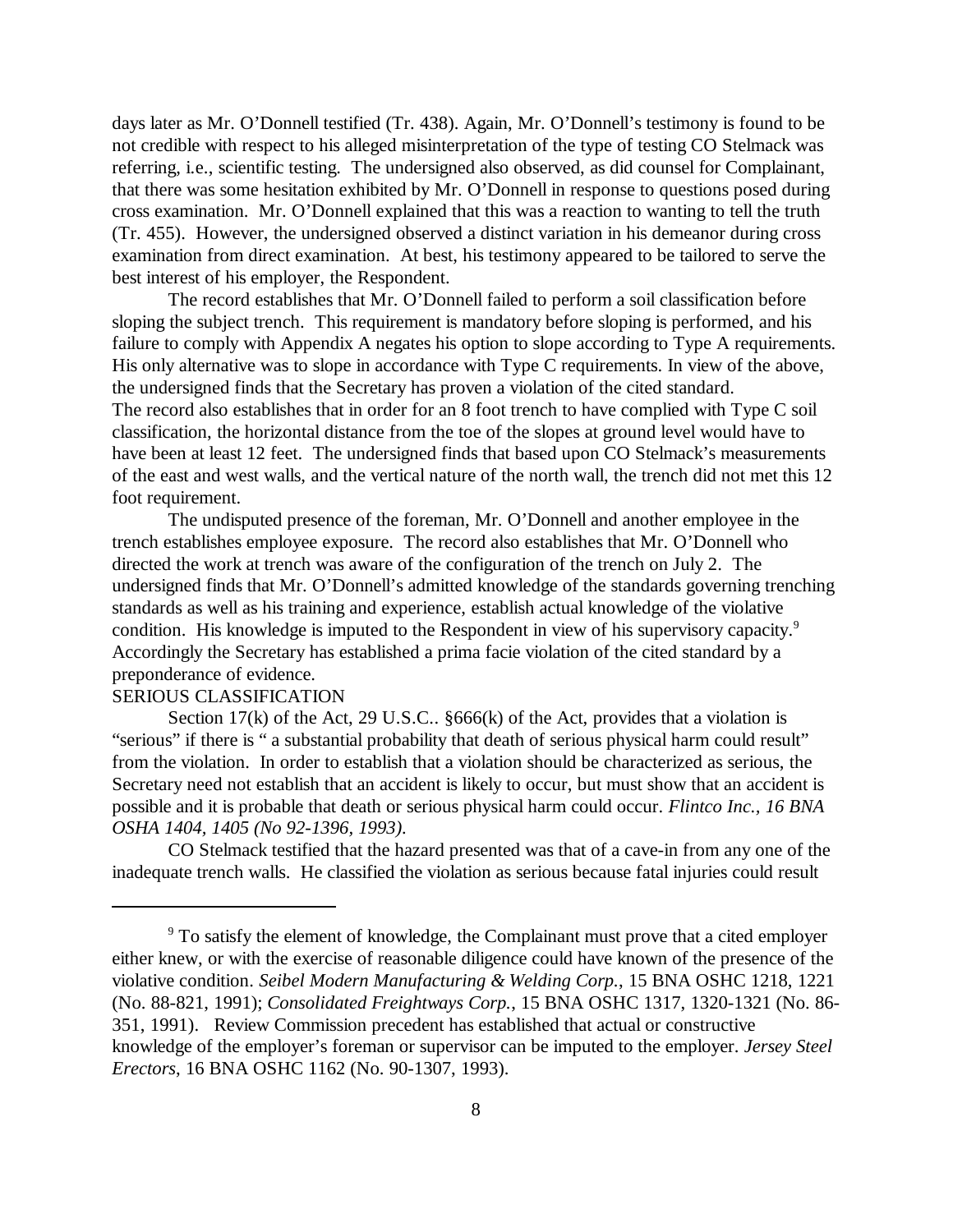from a cave-in (Tr. 41). The Review Commission has recognized that "[i]f a cave-in occurred in an 8-foot deep trench, it is clear that there is a substantial probability that the likely result would be death or serious physical harm." *DiGioia Brothers Excavating Inc.,* 17 BNA OSHC 1181, 1183 (No. 92-3024, 1995), citing *Trumid Construction Co.,* 14 BNA OSHC 1784, 1789 (No. 86- 1139, 1990). The undersigned finds that the serious nature of the aforementioned citation has been established by the Secretary.

## **PENALTY**

Once a contested case is before the Review Commission, the amount of the penalty proposed by the Complainant in the Citation and Notification of Proposed Penalties is merely a proposal. What constitutes an appropriate penalty is a determination which the Review Commission as the final arbiter of penalties must make.In determining appropriate penalties "due consideration" must be give to the four criteria under Section 17(j) of the Act, 29 U.S.C., §666(j). These "penalty factors" are: the size of the employer's business, the gravity of the violation, the employer's good faith, and its prior history. *J.A. Jones Construction Co.*, 15 BNA OSHC 2201, 2213-14 (No. 87-2059, 1993). These factors are not necessarily accorded equal weight. Generally speaking, the gravity of a violation is the primary element in the penalty assessment. *Trinity Indus., Inc.,* 15 BNA OSHC 1481, 1483 (No. 88-2691, 1992). The gravity of a particular violation depends upon such matters as the number of employees exposed, the duration of the exposure, the precautions taken against injury, and the likelihood that any injury would result. *J.A. Jones, supra.*

CO Stelmack testified that the gravity of the violation was high. He testified that he determined that the severity of the expected injury was fatal. He determined that the probability of an injury occurring was lesser because of the amount time that employees been in the trench and he observed no sloughing or falling off of material from the side walls of the excavation (Tr. 43). These factors resulted in a\$2,500.00 gravity-based penalty. This penalty was adjusted. A 10% reduction was applied for history because the Respondent had not been cited for any serious violations in the past 3 years. A 25% reduction was also applied for good faith in recognition of Respondent's effective health and safety program on site. No reduction was applied for size because the record establishes that the Respondent employed approximately 565 employees. The undersigned finds that the record supports the aforementioned findings, and that the proposed penalty in the amount of \$1,625.00 is appropriate.

### **CITATION 1, ITEM 2**

29 CFR §1926.850(I) All floor openings, not used as material drops, shall be covered over with material substantial enough to support the weight of any load which may be imposed. Such material shall be properly secured to prevent its accidental movement.

**a) SINTER PLANT, MACHINE FLOOR, #4 MACHINE - THE FLOOR OPENING AT THE NORTH SIDE OF #4 MACHINE WAS NOT COVERED NOR GUARDED WITH PROPERLY INSTALLED STANDARD RAILING. THE OPENING, APPROXIMATELY 62" x 33" x 8'5" DEEP WAS PROVIDED WITH A CHAIN RAILING WHERE THE TOP RAIL SAGGED TO a HEIGHT OF 30" ABOVE THE FLOOR AND THE MID RAIL WAS 8" ABOVE THE**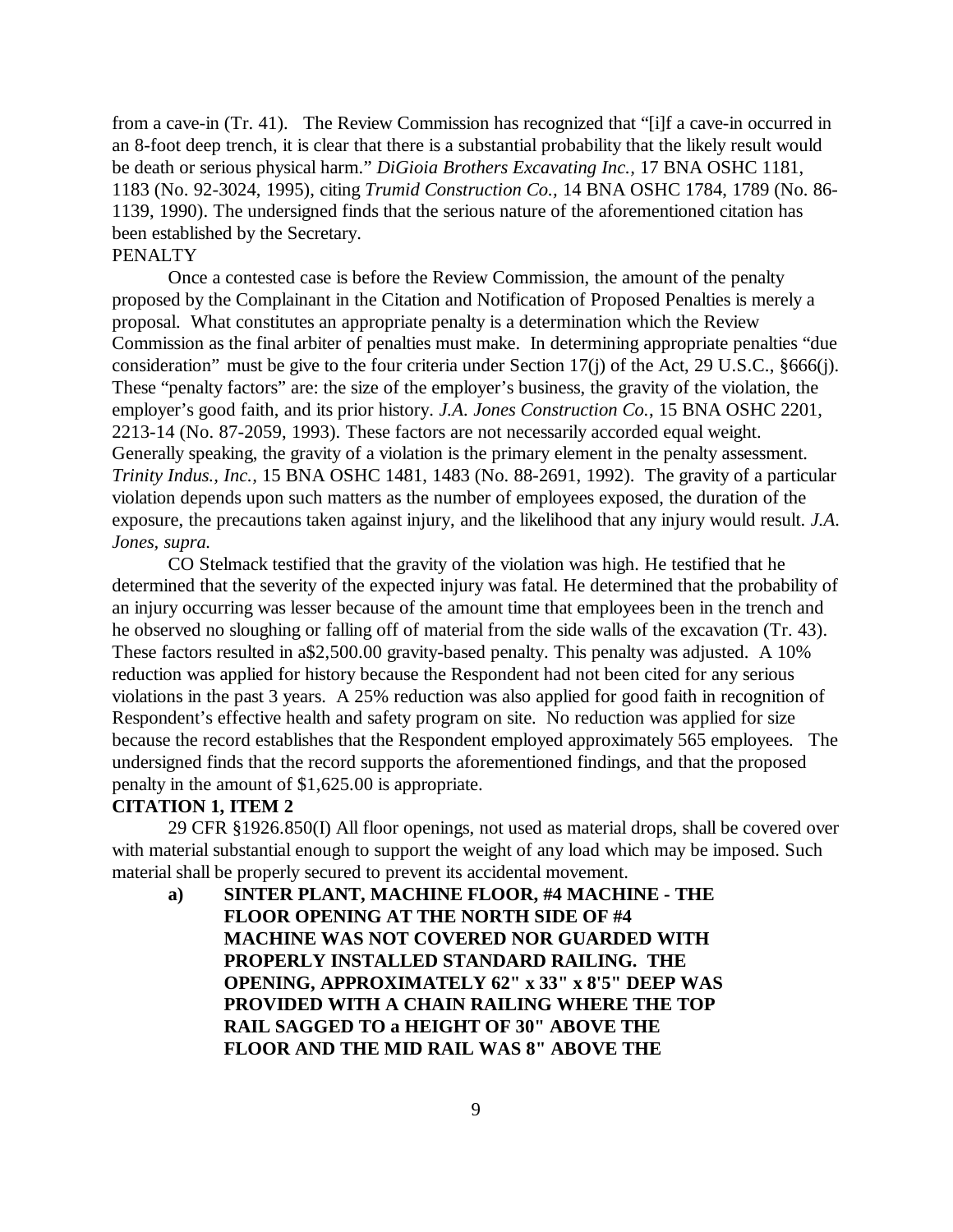#### **FLOOR.**

CO Stelmack testified that there was a floor opening on the fourth floor of the Sinter Plant. On July 24, 1996, he observed two employees walking side by side by the aisleway adjacent to the floor opening (Tr. 52). The area had been identified as one where Respondent had been scheduled to perform demolition, and salvage work, such as pulling copper wire. The fall distance was 8 feet 5 inches (Tr. 45-46). Respondent does not take issue with the fact that the cited floor opening was not covered, nor were the guard rails left by Bethlehem Steel located at the proper height. Accordingly, the undersigned finds that the applicability of the standard is not disputed and that the standard was not complied with. However, Respondent asserts that the existence of this condition was not violative of the standard because no work was being performed in this area and no employees were exposed to the potential fall hazard (Respondent's Post Trial Brief, p. 23).

CO Stelmack testified that he determined that the two employees he observed were exposed to the hazard of a fall, via the floor opening. He testified that the aisleway was 10 feet from the edge of the floor to the wall on the other side of the aisle, per information provided to him by Mr. Dabrowski (Tr. 145).<sup>10</sup> He determined that the employees were approximately 2 feet from the wall, and 4 feet from the floor opening (Tr. 51-52). On cross examination, he was asked to "guess" how far he was from these individuals when he observed them. He guessed 30 feet (Tr. 142-43). They were not performing any work when he observed them - they were "just passing by", i.e., walking (Tr. 143, 148). On July 25, he spoke with the two employees whom he had observed - Carlos Rojas and Glenn Miller. They advised him that they had been pulling copper wire to be salvaged at the Sinter Plant since Monday, July 22 (Tr. 54). His handwritten notes of that conversation indicate that they had "started pulling wire on Monday on fourth floor yesterday there were four guys on the fourth floor." (Tr. 147). CO Stelmack testified that he spoke with Mr. Dabrowski about the employees he had observed on the fourth floor. Mr. Dabrowski explained that the employees were pulling wires on the fourth floor (Tr. 55, 159).

Mr. Dabrowski testified that he was with CO Stelmack at the time the instant condition was observed, and he too observed the two employees. He disputed CO Stelmack's estimate of having been 30 feet from the employees at the time of the observation, and testified that they were approximately 75 feet away from the two employees (Tr. 267). He also testified that he was aware of no work being performed on this elevation, which CO Stelmack called the fourth floor. He further testified that copper wire was not being pulled at that location, he testified that it was being pulled on the "fourth elevation"- the floor directly above the floor the employees were observed (Tr. 267-268). He acknowledged that the two employees were not violating any rule by walking past the cited location (Tr. 329). It was his opinion that if the employees were more than 4 feet from the edge of the floor, they were not exposed to any fall hazard (Tr. 334).

Glenn Miller, one of the two observed employees, acknowledged that he removed wire at various locations at the Sinter plant, but denied that he told CO Stelmack that he pulled wire on the fourth floor of the Sinter plant (Tr. 341-42, 348). He testified at the time of the observation he was going from one set of steps to another - from the third floor to the fourth floor (Tr. 342-

 $10$  Mr. Dabrowski testified he subsequently measured this area and it was 11 feet 8 inches from the wall to the edge of the floor (Tr. 263).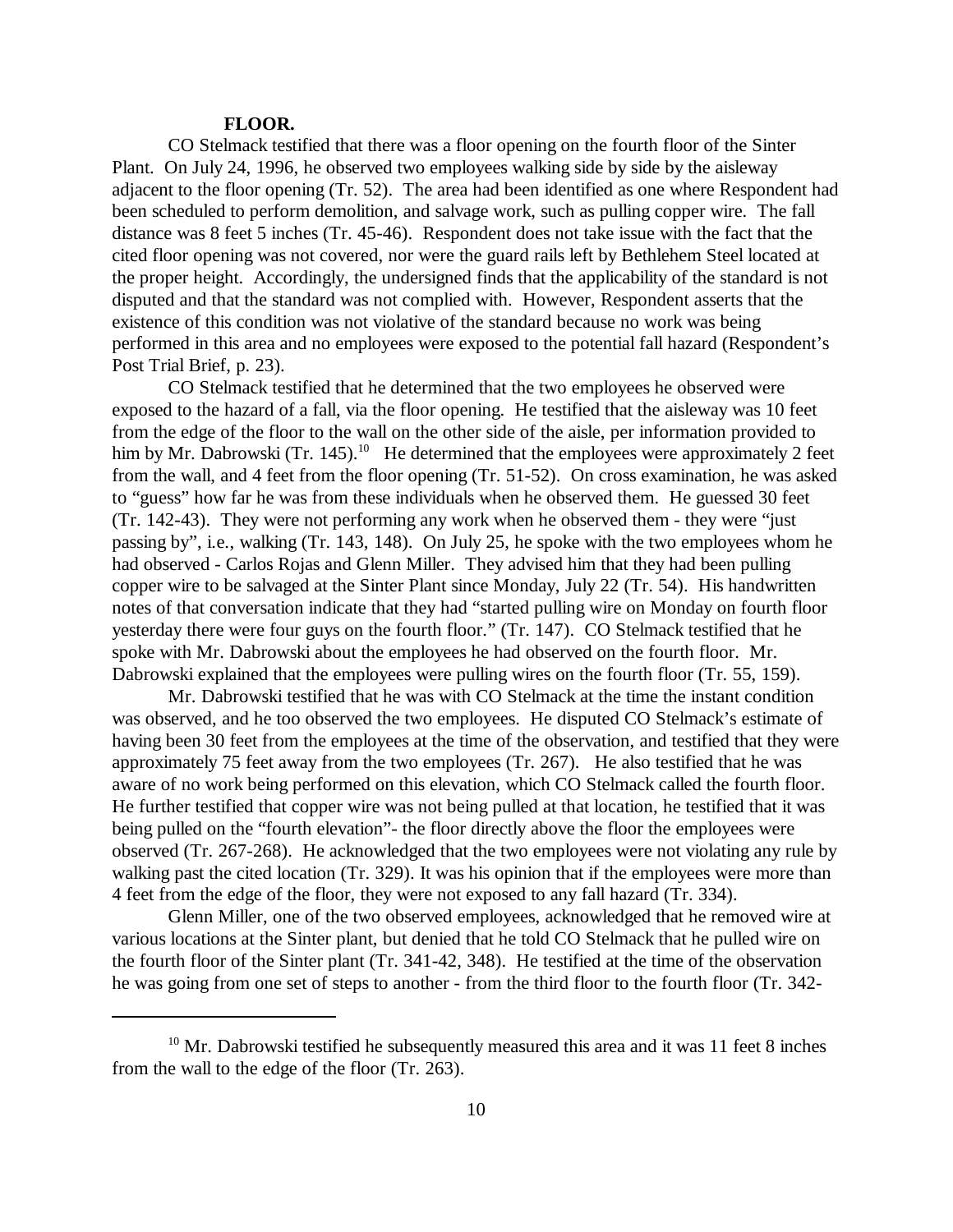43). He recalled that he and the other employee were walking one behind the other. He testified that the walkway was by the floor opening was 8 to 10 feet wide and that he was approximately 6 feet from the floor opening (Tr. 347).

In *RGM Construction Co.*, 17 BNA OSHC 1229, 1234 (No. 91-2107, 1995), the Review Commission set forth precedent which has established that "[t]he Secretary may prove employee exposure to a hazard by showing that during the course of [employees'] assigned duties, their personal comfort activities on the job, or their normal ingress-egress to and from their assigned workplaces, employees have been in a zone of danger or that it is reasonably predictable that they will be a zone of danger. *Kaspar Electroplating Corp.*, 16 BNA OSHC 1517, 1521 (No. 90- 2866, 1993); *Armour Food Co.*, 14 BNA OSHC 1817, 1824 (No. 86-247, 1990). The zone of danger is determined by the hazard presented by the violative condition and is normally that area surrounding the violative condition that presents the danger to employees which the standard is intended to prevent. *Gilles & Cotting, Inc.,* 3 BNA OSHC 2002, 2003 (No. 504, 1976).

The undersigned finds that the Secretary has proven employee exposure by a preponderance of evidence. The record reveals that there may have been some confusion with regard to where the pulling of wire was done in terms of the fourth floor or fourth elevation. The record reveals that there was also a dispute as to the distance from which the observation of the two employees was made. However, the undersigned finds that the unrebutted evidence establishes that the two employees were in the zone of danger of the uncovered floor opening as they traveled from one floor to another. Furthermore, the undersigned finds that Mr. Miller's testimony of being approximately 6 feet from the floor opening establishes exposure as did CO Stelmack's testimony of a 4 foot distance from the floor opening. The undersigned finds that traveling 4 to 6 feet from the uncovered floor opening establishes exposure a fall hazard. The distance may affect the probability of a fall, but does not negate the hazard of an uncovered floor opening as employees travel pass it. Furthermore, the fact that employees were not observed pulling wire at that location, does negate a finding of employee exposure. Per the observation of CO Stelmack, and as testified to by Mr. Miller, employees traveled pass the uncovered floor opening to go to and from their work locations. The undersigned finds that this activity put them in the zone of danger of a fall hazard as they passed the floor opening.

The undersigned finds that had Respondent exercised reasonable diligence, the presence of the presence of the cited condition would have been known. Reasonable diligence involves several factors, including an employer's "obligation to inspect the work area, to anticipate hazards to which employees may be exposed, and to take measures to prevent the occurrence." *Frank Swidzinski Co.,* 9 BNA OSHA 1230, 1233 (No. 76-4627, 1981). Mr. Dabrowski should have been aware of this condition, as he and other Brandenburg employees had conducted a survey of the Sinter Plant, prior to the start of demolition operations, to identify any safety hazards (Tr. 56- 57, 260). Accordingly, the undersigned finds that the Secretary has proven employer knowledge. Mr. Dabrowski's knowledge is imputed to the Respondent. The undersigned finds that the Secretary has established a prima facie violation of the cited standard by a preponderance of evidence.

#### SERIOUS CLASSIFICATION

CO Stelmack determined that this violation was serious because the employees were exposed to a fall distance of 8 feet 5 inches from the fourth floor (Tr. 46). He concluded that the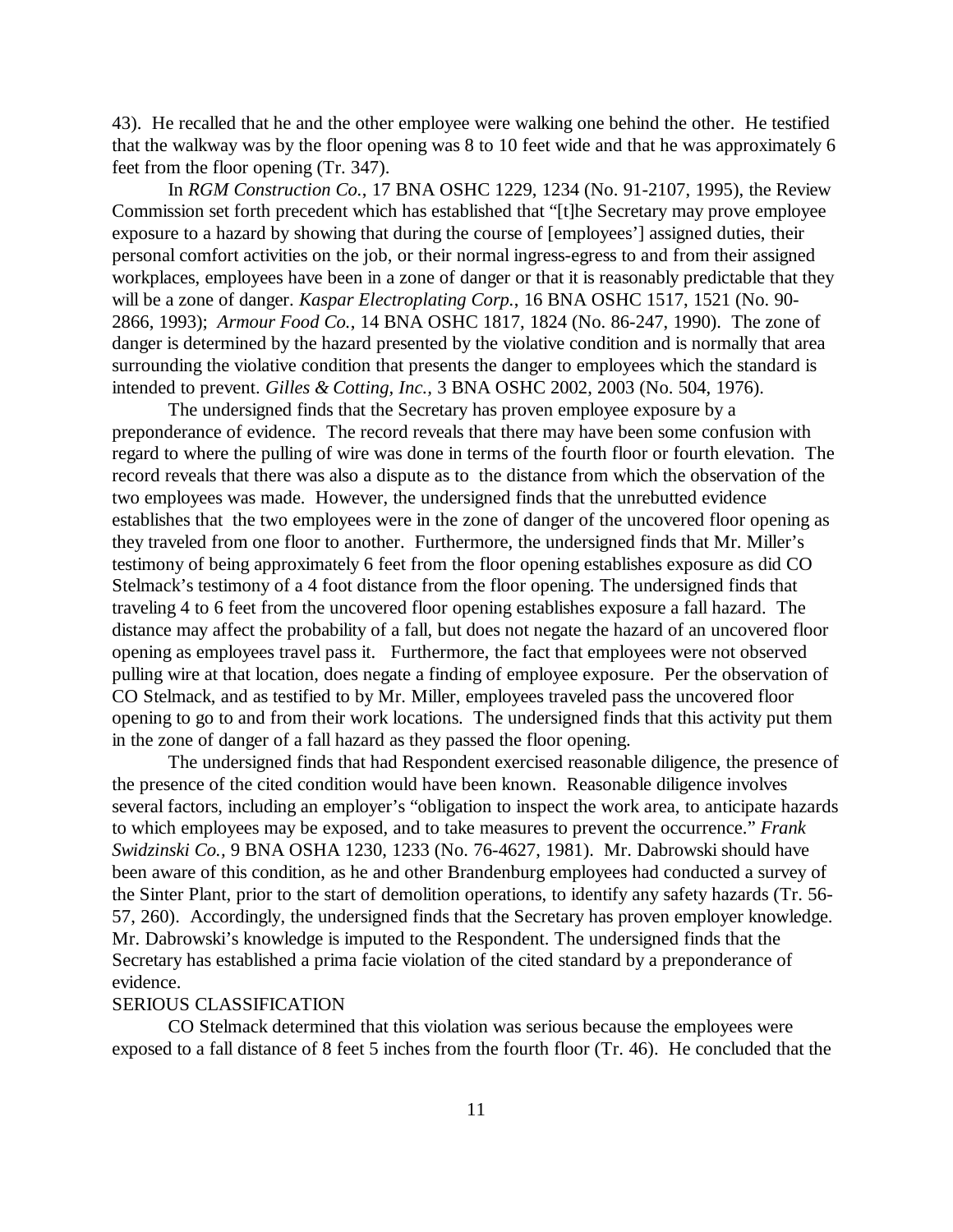injuries resulting in fractures could be expected from such a fall (Tr. 52- 53, 57). The undersigned finds that the record supports finding of serious physical harm as a result of this hazard.

# PENALTY

CO Stelmack determined that the gravity of the violation reflected a low severity and a lesser probability. The undersigned finds that these recommendations adequately reflect the type of injuries expected - fractures. He also determined that there was a lesser likelihood that an injury would occur in view of the number of employees exposed and the short duration of their exposure. The gravity based penalty was adjusted as previously discussed for history and good faith. The undersigned finds that the record supports the aforementioned findings, and that the proposed penalty in the amount of \$975.00 is appropriate.

## **CITATION 1, ITEMS 3a and 3b**

## **Item 3a**

29 CFR § 1926.251(a)(1) Rigging equipment for material handling shall be inspected prior to use on each shift and as necessary during its use to ensure that it is safe. Defective rigging equipment shall be removed from service.

**a) BURNING FIELD, EXCAVATOR #1095 - THE MAGNET ON THE EXCAVATOR WAS ATTACHED TO THE MACHINE WITH A MAGNET SLING AND SHACKLE. THE SHACKLE HAD WEAR IN THE CROWN TO A POINT WHERE THERE WAS GREATER THAN a 10% LOSS IN ORIGINAL DIAMETER. THE 1 -1/2" SHACKLE WAS WORN IN THE CROWN TO 1-1/8". THIS IS A LOSS IN DIAMETER OF 25%. THIS SHACKLE WAS STILL IN SERVICE.**

CO Stelmack testified that he observed that a shackle on the cited excavator was worn to a point where it would be deemed defective and should have been removed from service.<sup>11</sup> The excavator was used to manipulate steel with magnets. He described the shackle as the device that was used too couple the magnet chain to the excavator - it was attached to the end of the boom/dipper of the excavator (Tr. 59). He took a caliper reading of the diameter of the shackle in the area where it was worn. He also measured an area where there was no wear. The original diameter of the shackle was  $1 \frac{1}{2}$  inches. The worn area, the crown, was  $1 \text{ C}$  inches (Tr. 59-60). This worn area represented a 25% difference in the original diameter. CO Stelmack determined that based upon his training as well as the manufacturer's information which stated that shackles with a greater than 10% wear or metal loss be removed from service, that the cited standard had been violated (Tr. 62). Respondent does not challenge the fact that the shackle was worn (Respondent's Post Trial Brief, p. 26). Respondent's witness, Mr. Dabrowski acknowledged that there is considerable data in the rigging industry that a shackle worn beyond 10% or its original diameter should be removed from service, and it would be the practice to remove from service

<sup>&</sup>lt;sup>11</sup> The undersigned notes that the safety standards do not define the term "defective." The term "**defective**" is defined as " **1.** lacking something essential: FAULTY . . . " *Webster's New Collegiate Dictionary* 294 (Merriam-Webster ed. 1979).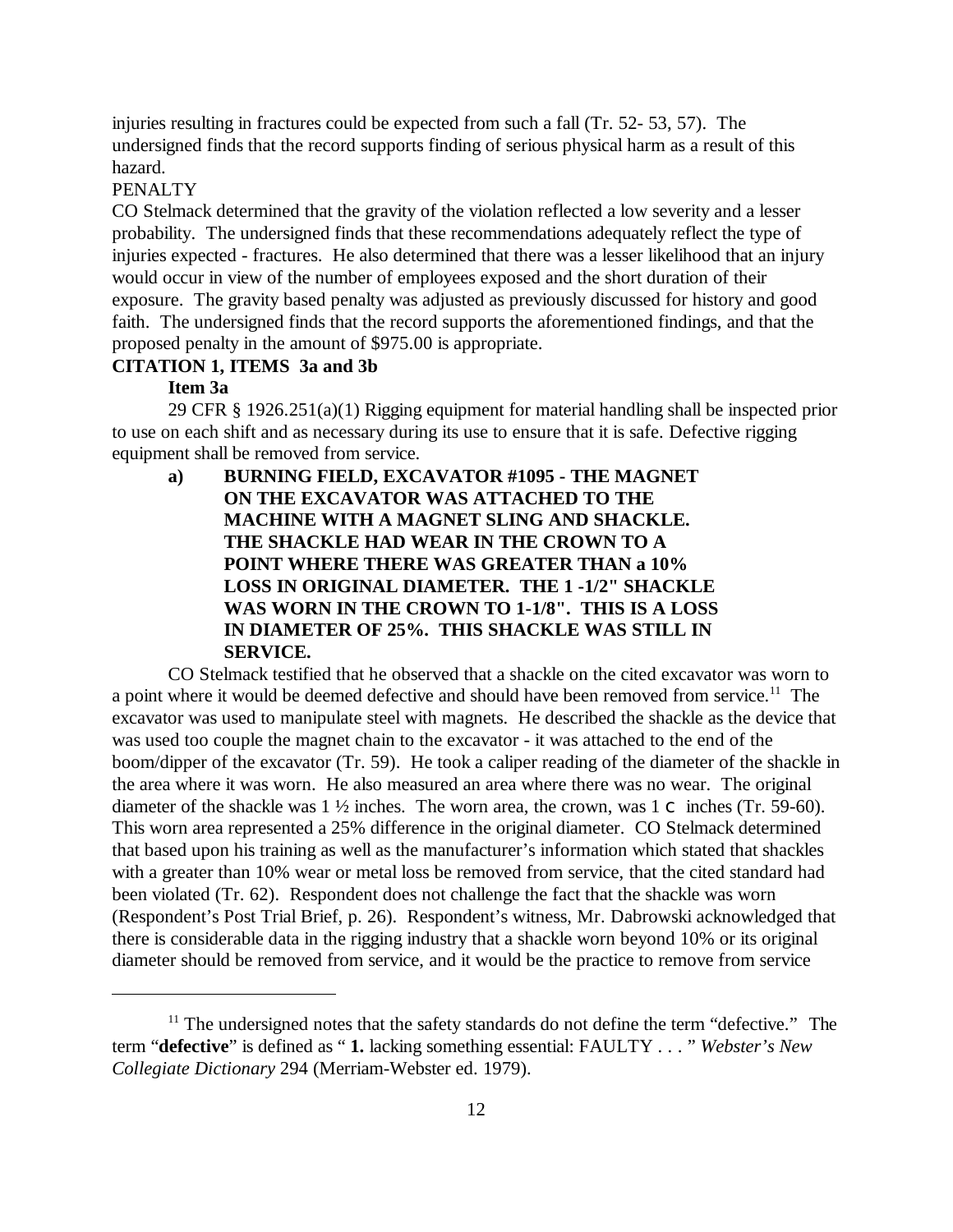any shackle that was so worn (Tr. 289-90). Accordingly, it is undisputed that the shackle was worn, and thus, the undersigned finds that it was defective.

The Respondent submits that this condition did not constitute a violation of the cited standard because the scope of §1926.251 is limited to "slings in conjunction with other material handling equipment for movement of material by hoisting..." 29 C.F.R.§1926.251(a)(5)(emphasis added). It is Respondent's position that the cited equipment was not being used for hoisting material, i.e., lift material. Instead the equipment was being used to manipulate material, i.e., move pieces of scrap metal by way of a magnet attached to the arm of an excavator with a shackle and sling assembly (Respondent's Post Trial Brief, p. 26; Tr. 98-99, 268-270, 379).

The undersigned finds that the term hoist encompasses the activity observed here.<sup>12</sup> The record reveals that the magnets were raising materials from piles, via their attraction, and moving them to other areas (See e.g., Tr. 99) The chain sling and shackles were a part of the apparatus used to lift the materials via the magnet. This activity is consistent with the activity of "hoisting" as used in §1925.251. The manipulation of the steel included lifting. Thus, the cited standard is applicable. Accordingly, the undersigned finds that the cited standard was applicable.

### **ITEM 3b**

29 CFR§1926.251(b)(5) Whenever wear at any point of any chain link exceeds that shown in Table H-2, the assembly shall be removed from service.<sup>13</sup>

<sup>12</sup> "**hoist** ... to raise into position by or as if by means of tackle... **tackle**...**1.** a set of the equipment used in a particular activity; . . . **2**. ...**b**. an assemblage of ropes and pulleys arranged to gain mechanical advantage for hoisting and pulling..." *Webster's New Collegiate Dictionary* 1056 (Merriam-Webster ed. 1979).

| Chain size,   Maximum allowable |                      |  |
|---------------------------------|----------------------|--|
|                                 | (inches) wear (inch) |  |
|                                 |                      |  |
|                                 |                      |  |
| $1/4$                           | 3/64                 |  |
| $3/8$                           | 5/64                 |  |
| $1/2$                           | 7/64                 |  |
| $5/8$                           | 9/64                 |  |
| $3/4$                           | 5/32                 |  |
|                                 | 11/64                |  |
| $1$                             | 3/16                 |  |
| $11/8$                          | 7/32                 |  |
| $11/4$                          | 1/4                  |  |
| $13/8$                          | 9/32                 |  |
| $11/2$                          | 5/16                 |  |

## <sup>13</sup> TABLE H - 2. -- MAXIMUM ALLOWABLE WEAR AT ANY POINT OF LINK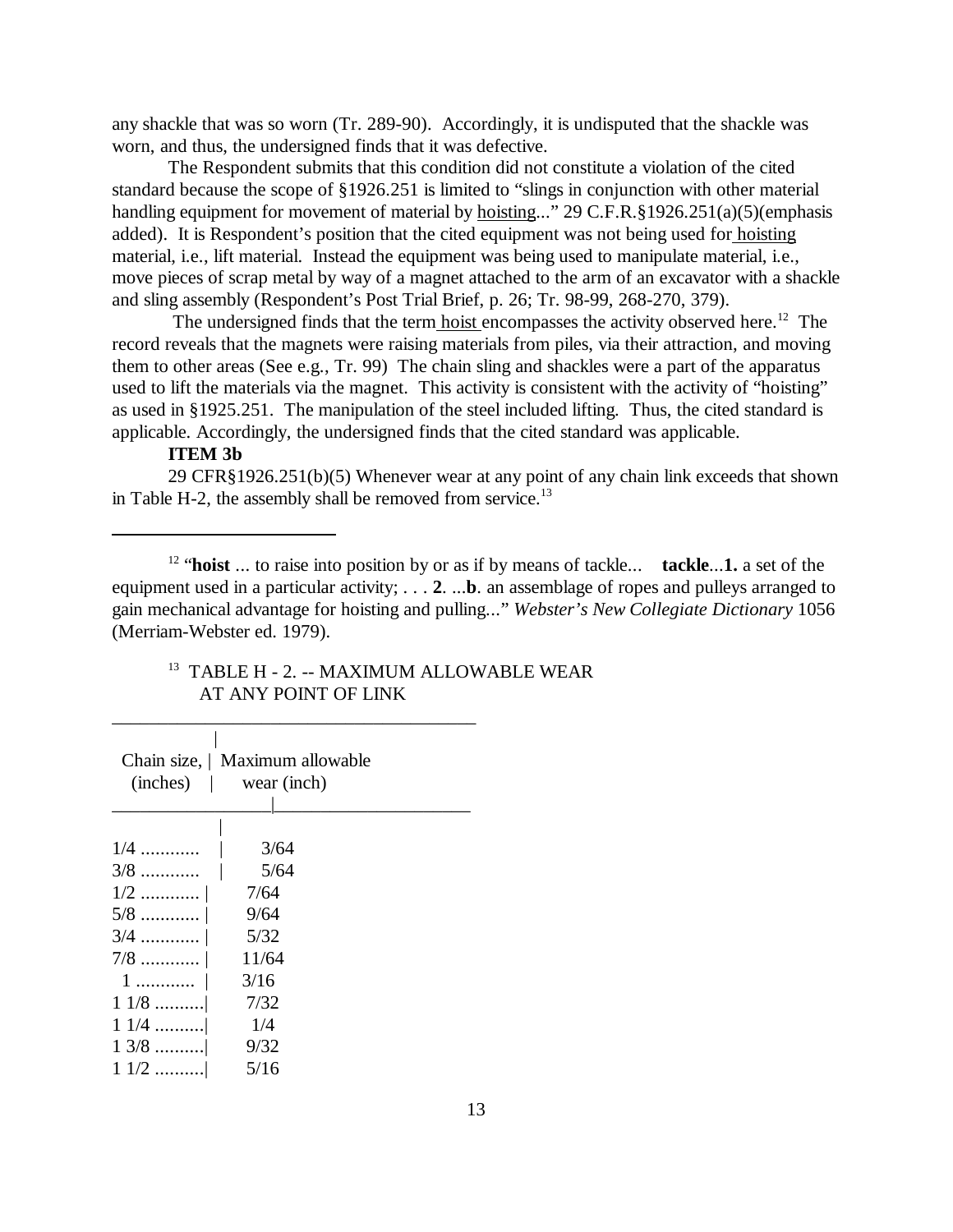- **a) BURNING FIELD, EXCAVATOR #1095 THE MAGNET CHAIN SLING ASSEMBLY WAS IN USE WITH WEAR ON THE COUPLING LINKS GREATER THAN THAT ALLOWED IN TABLE H-2 OF SUBPART H. THE THREE 1" COUPLING LINKS WERE WORN GREATER THAN THE 3/16" ALLOWABLE IN TABLE H-2.**
- **b) BURNING FIELD, EXCAVATOR #1083 THE MAGNET CHAIN SLING ASSEMBLY WAS IN USE WITH WEAR ON THE COUPLING LINKS GREATER THAN THAT ALLOWED IN TABLE H-2 OF SUBPART H. THE THREE 1" COUPLING LINKS WERE WORN GREATER THAN THE 3/16" ALLOWABLE IN TABLE H-2.**

Co Stelmack testified he observed two sets of 3-leg chain slings - one set on each of two excavators. The #1095 excavator utilized a 3-legged alloy steel chain to attach a magnet to the tip of its boom on July 25, 1996. The original diameter of each of the coupling links on the chains was 1 inch. Using a caliper, he measured the demitasse of the 3 links at 14/32 inch, 14/32 inch and 17/32 inch. Thus, the wear on these links was 18/32 inch, 18/32 inch, and 15/ 32 inch (Tr. 63-68,75-77; Exh. G-3). These measurements are beyond the 3/16 inch maximum allowable wear He also measured the wear on the three coupling links connecting a magnet to excavator #1083 excavator on July 25. He determined that the coupling links were worn greater than the 3/16 maximum allowable wear (Tr. 68). Respondent does not challenge the fact that the coupling links were worn (Respondent's Post Trial Brief, p. 26). Again, Respondent submits that this condition did not constitute a violation of the cited standard because the cited excavators were not engaged in hoisting. The undersigned again finds that the excavators were engaged in hoisting, and thus, the cited standard is applicable. (See discussion Item 3(a), *supra.)* 

The undersigned also finds that the record reveals that Respondent presented no measurements which contradict the measurements CO Stelmack made of the chain links. Thus, a finding of noncompliance is appropriate.

# EMPLOYEE EXPOSURE

Respondent contends that there was no employee exposure as a result of the conditions of the shackle and coupling links. (Respondent's Post Trail Brief, p. 28). CO Stelmack determined through his observations and employee interviews that the hazard associated with Items 3(a) and 3(b) was that of being struck by the magnet or the load on the magnet, or materials on the ground which the load may fall upon (Tr. 78-80, 85-87, 100-103).<sup>14</sup> He observed that the operator of a skid-steer loader, a piece of mobile equipment, was within the swing radius of the excavator

1 3/4 ..........| 11/32 \_\_\_\_\_\_\_\_\_\_\_\_\_\_\_\_\_|\_\_\_\_\_\_\_\_\_\_\_\_\_\_\_\_\_\_\_\_\_\_

 $14$  Again, CO Stelmack contemporaneously recorded his interviews with employees (Tr. 84-85).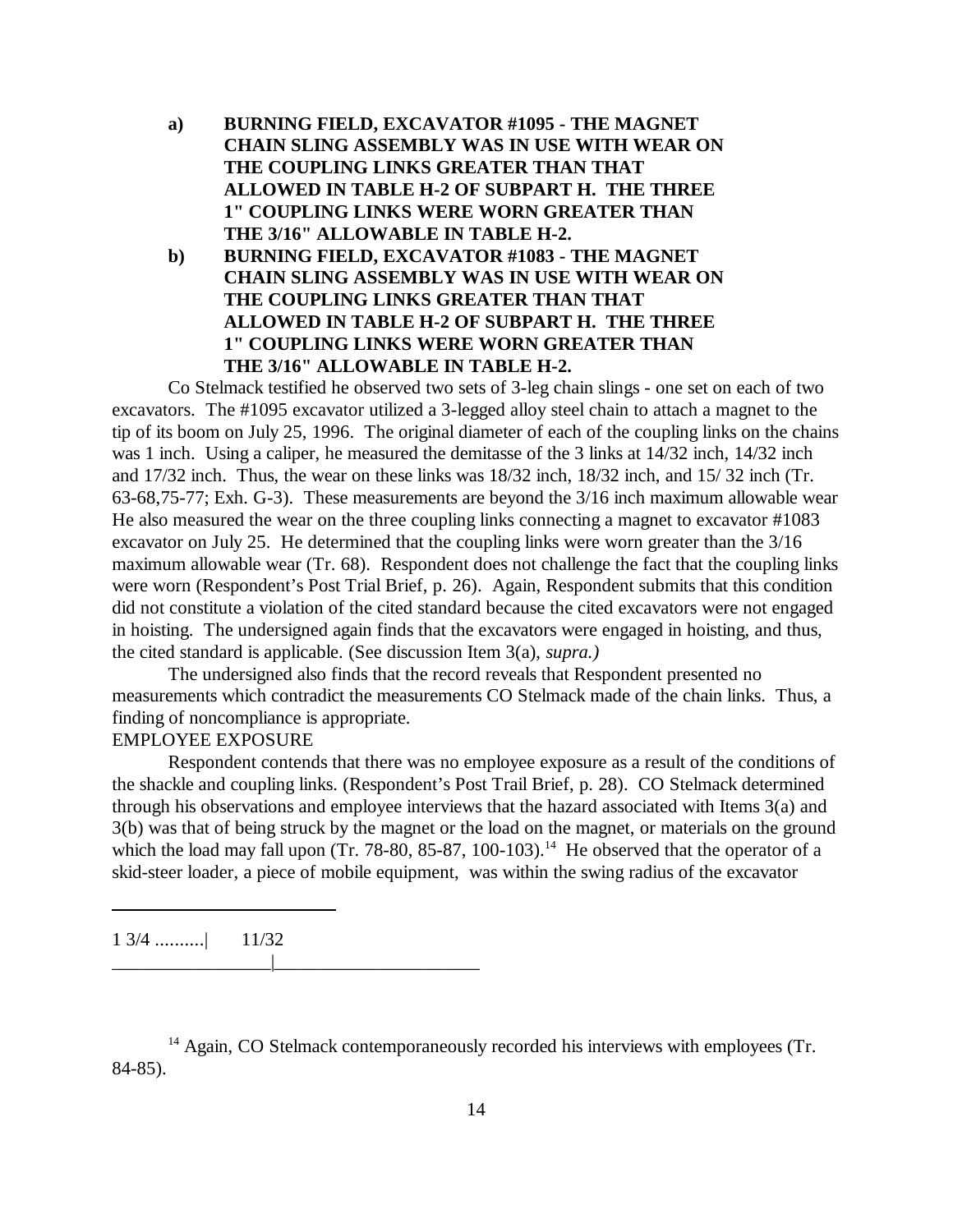#1083 (Tr. 73-74, 79, 157; Exh G-3). He also testified that the excavators were used in the 100 to 200 acre area known as the burning fields. In this area employees were on foot burning pieces of scrap metal with hand held torches (Tr. 79). Also in the burning fields, there was an area known as the "separating bays" where employees on foot separated metal into piles. Employees in this area worked in conjunction with the excavators with the magnets. They would go into a pile of scrap and hand-pick pieces of material while the excavator was also working on the pile to take out what the magnet would attract (Tr. 80). He also testified that if one of the chain links broke, any load on the magnet and the load on the magnet would fall to the ground, exposing employees on the ground to hazards (Tr. 162-63). The record also reveals that the excavators would travel over various terrains without loads, wherein the magnets would swing from side to side (Tr. 293).

The undersigned finds that the employee exposure has been established by a preponderance of evidence. The record establishes that during the course of their assigned duties, employees would be in the zone of danger presented by the violative condition. The undersigned finds that in spite of the fact that the Respondent equipped its skid loader and excavator operators two-way radios, these employees were still exposed to a hazard of an unexpected fall of the magnet and/or load as the result of the inadequate the shackles and coupling links. The excavators traveled all over the worksite, including the burning fields, and were subject to varying rotating and swinging motions (Tr. 164-65, 283, 290). Thus, the potential exposure for employees on foot, who were burning or cutting scrap metal or were separating copper or salvageable material, and were not equipped with radios, varied with location (Tr. 283-85). The undersigned does not find that the Secretary must prove that the only employees potentially exposed were employees directly under the radius of the arm of the excavator at a particular time. The undersigned finds that all employees, including those in mobile equipment were subject to potential danger of being struck as a consequence of the excessive wear on the shackle and coupling links.

CO Stelmack determined that Respondent was aware of the conditions of the shackles and chains. Employees informed him that they had indicated within their inspection reports that the chains were bad. His examination of the crane reports for crane #1095 revealed that the condition of the chains had been noted from July 22 through July 25, 1996 (Tr. 155). He further testified that he spoke with Mr. Dabrowski and he informed him that he had received these reports and that they had not replaced the chains as yet because they had no replacements (Tr. 88; Exh. G-6). Mr. Dabrowski also acknowledged during his testimony that Respondent was aware that the chains were worn prior to the inspection and was awaiting an order for new chains (Tr. 276-277). Employer knowledge is established by a showing of employer awareness of the physical conditions constituting the violation. *Phoenix Roofing, Inc., 17 BNA OSHA 1076, (No. 90-2148, 1995), aff'd without op., 79 F. 3d 1146 (5th Cir. 1996).* The undersigned finds that the record establishes that Mr. Dabrowski was aware of the violative condition of the shackles and chains. Mr. Dabrowski's knowledge is imputed to the Respondent. Accordingly, the undersigned finds that the Secretary has established a prima facie case of a violation of the cited standards by a preponderance of evidence.

## SERIOUS CLASSIFICATION

CO Stelmack classified these two items as serious because of the possibility of being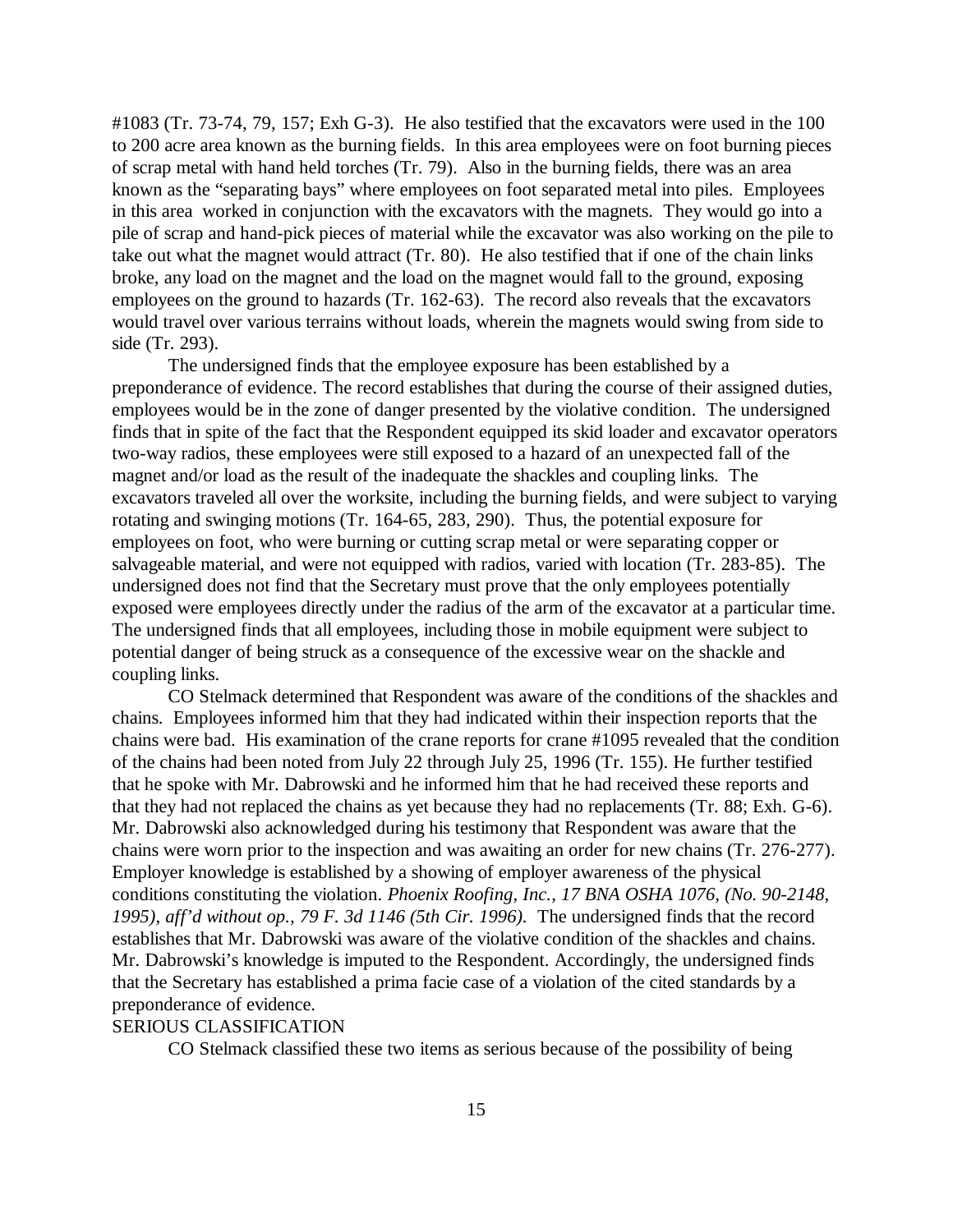struck by material or the failure of the magnet. He expected serious physical harm or death would be the most likely result. The undersigned finds that the Secretary's serious classification of these items was appropriate. The failure of the cited shackles and chain links could result in serious physical harm or death to employees from the magnets or loads falling upon or around them. **PENALTY** 

Items 3(a) and 3(b) were grouped for penalty purposes because they involved similar or related hazards that may increase the potential for injury. CO Stelmack determined that the gravity of the violation was based upon a high severity as a result the expected injuries leading to death, and a lesser probability. Mr. Dabrowski testified that employees are trained to stay clear of the equipment, and if they must go into the area of the excavator, they must get the operator's concurrence by contacting the operator on his radio (Tr. 272). CO Stelmack also acknowledged that Respondent had a safety policy instructing employees not to walk under loads (Tr. 109). Additionally, employees operating the loaders and excavators had two-way radios. The gravity based penalty was again adjusted for history and good faith. The undersigned finds that the record supports the aforementioned findings, and that the proposed penalty in the amount of \$1,625.00 is appropriate.

## **FINDINGS OF FACT AND CONCLUSIONS OF LAW**

The foregoing decision constitutes the findings of fact and conclusions of law in accordance with Federal Rule of Civil Procedure 52(a).

#### **ORDER**

Based upon the foregoing, it is hereby ORDERED that: Citation 1, Item 1 is AFFIRMED with a penalty of \$1,625.00. Citation 1, Item 2 is AFFIRMED with a penalty of \$975.00. Citation 1, Items 3(a) and 3(b) are AFFIRMED with a penalty of \$1,625.00.

> Covette Rooney Judge, OSHRC

Dated:

Washington, D.C.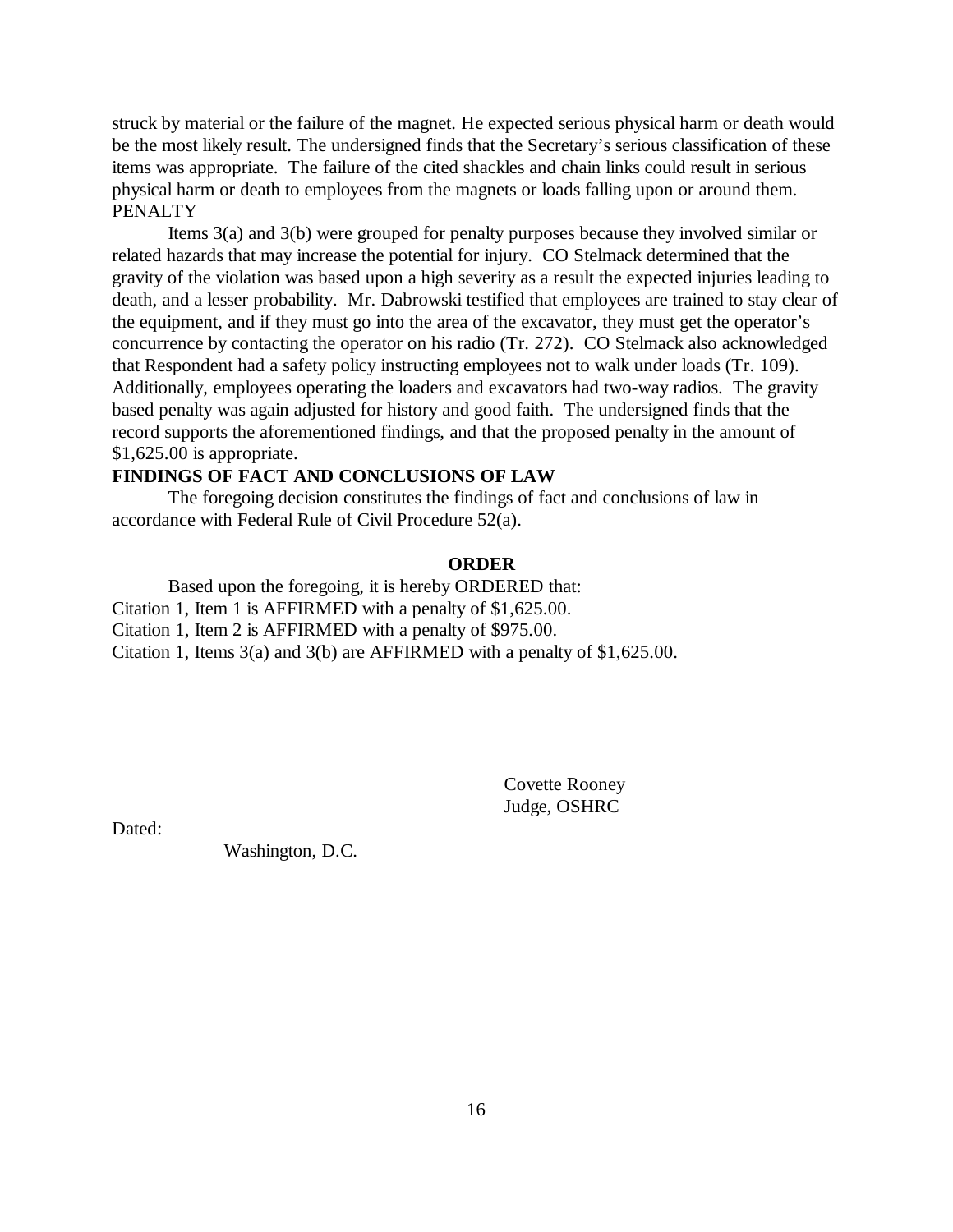# **Appendix A**

**§1926.652 (b)** *Design of sloping and benching systems.* The slopes and configurations of sloping and benching systems shall be selected and constructed by the employer or his designee and shall be in accordance with the requirements of paragraph  $(b)(1)$ ; or, in the alternative, paragraph (b)(2); or, in the alternative, paragraph (b)(3); or, in the alternative, paragraph (b)(4), as follows:

(1) *Option (1)* - Allowable configurations and slopes. (I) Excavations shall be sloped at an angle not steeper than one and one-half horizontal to one vertical (34 degrees measured from the horizontal), unless the employer uses one of the other options listed below.

(ii) Slopes specified in paragraph  $(b)(1)(I)$  of this section, shall be excavated to form configurations that are in accordance with the slopes shown for Type C soil in Appendix B to this subpart.

(2) *Option (2)* - Determination of slopes and configurations using Appendices A and B.

Maximum allowable slopes, and allowable configurations for sloping and benching systems, shall be determined in accordance with the conditions and requirements set forth in appendices A and B to this subpart.

(3) *Option (3)* - Designs using other tabulated data. (I) Designs of sloping or benching systems shall be selected from and in accordance with tabulated data, such as tables and charts.

(ii) The tabulated data shall be in written form and shall include all of the following:

(A) Identification of the parameters that affect the selection of a sloping or benching system drawn from such data;

(B) Identification of the limits of use of the data, to include the magnitude and configuration of slopes determined to be safe;

(C) Explanatory information as may be necessary to aid the user in making a correct selection of a protective system from the data.

(iii) At least one copy of the tabulated data which identifies the registered professional engineer who approved the data, shall be maintained at the jobsite during construction of the protective system. After that time the data may be stored off the jobsite, but a copy of the data shall be made available to the Secretary upon request.

(4) *Option (4)* - Design by a registered professional engineer.

(I) Sloping and benching systems not utilizing Option (1) or Option (2) or Option (3) under paragraph (b) of this section shall be approved by a registered professional engineer.

(ii) Designs shall be in written form and shall include at least the following:

(A) The magnitude of the slopes that were determined to be safe for the particular project;

(B) The configurations that were determined to be safe for the particular project;

(C) The identity of the registered professional engineer approving the design.

(iii) At least one copy of the design shall be maintained at the jobsite while the slope is being constructed. After that time the design need not be at the jobsite, but a copy shall be made available to the Secretary upon request.

**(c)** *Design of support systems, shield systems, and other protective systems.* Designs of support systems , shield systems, and other protective systems shall be selected and constructed by the employer or his designee and shall be in accordance with the requirements of paragraph  $(c)(1)$ ; or, in the alternative, paragraph  $(c)(2)$ ; or, in the alternative, paragraph  $(c)(3)$ ; or, I the alternative,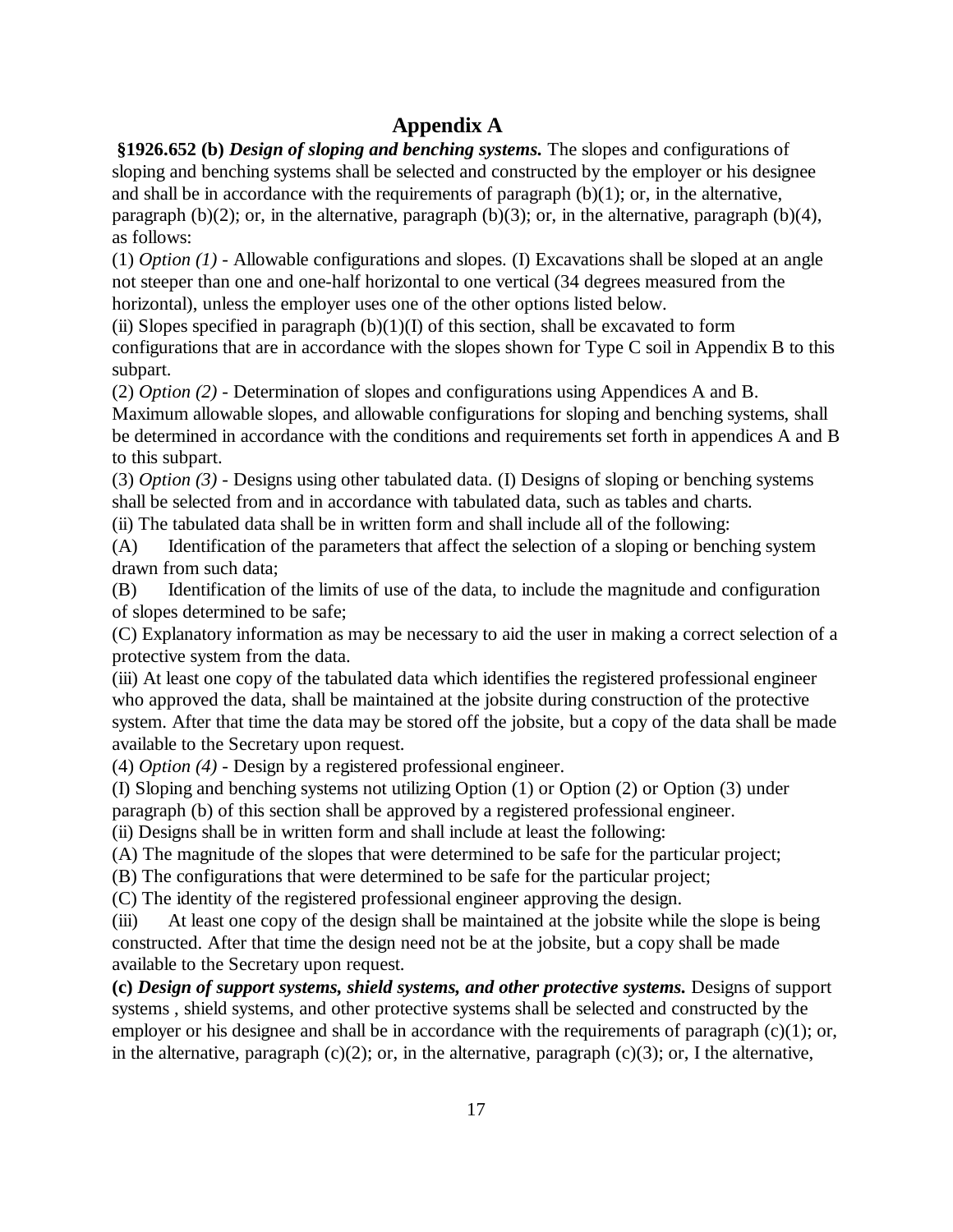. . .

#### **APPENDIX "B"**

#### *APPENDIX A TO SUBPART P Soil Classification*

*(a) Scope and application - (1) Scope.* This appendix describes a method of classifying soil and rock deposits based on site and environmental conditions, and on the structure and composition of the earth deposits. The appendix contains definitions, sets forth requirements, and describes acceptable visual and manual tests for use in classifying soils.

*(2) Application*. This appendix applies when a sloping or benching system is designed in accordance with the requirements set forth in 1926.652(b)(2) as a method of protection for employees from cave-ins. This appendix also applies when timber shoring for excavations is designed as a method of protection from cave-ins in accordance with appendix C to subpart P of part 1926, and when aluminum hydraulic shoring is designed in accordance with appendix D. This Appendix also applies if other protective systems are designed and selected for use from data prepared in accordance with the requirements set forth in 1926.652(c), and the use of the data is predicated on the use of the soil classification system set forth in this appendix. *(b) Definitions.* The definitions and examples given below are based on, in whole or in part, the following; American Society for Testing Materials (ASTM) Standards D653-85 and D2488; The Unified Soils Classification System; The U.S. Department of Agriculture (USDA) Textural

Classification Scheme; and The National Bureau of Standards Report BSS-121.  *"Cemented soil"* means a soil in which the particles are held together by a chemical agent, such as calcium carbonate, such that a hand-size sample cannot be crushed into powder or individual soil particles by finger pressure.

 *"Cohesive soil"* means clay (fine grained soil), or soil with a high clay content, which has cohesive strength. Cohesive soil does not crumble, can be excavated with vertical side slopes, and is plastic when moist. Cohesive soil is hard to break up when dry, and exhibits significant cohesion when submerged. Cohesive soils include clayey silt, sandy clay, silty clay, clay and organic clay.

 *"Dry soil"* means soil that does not exhibit visible signs of moisture content.

 *"Fissured"* means a soil material that has a tendency to break along definite planes of fracture with little resistance, or a material that exhibits open cracks, such as tension cracks, in an exposed surface.

 *"Granular soil"* means gravel, sand, or silt (coarse grained soil) with little or no clay content. Granular soil has no cohesive strength. Some moist granular soils exhibit apparent cohesion. Granular soil cannot be molded when moist and crumbles easily when dry.

 *"Layered system"* means two or more distinctly different soil or rock types arranged in layers. Micaceous seams or weakened planes in rock or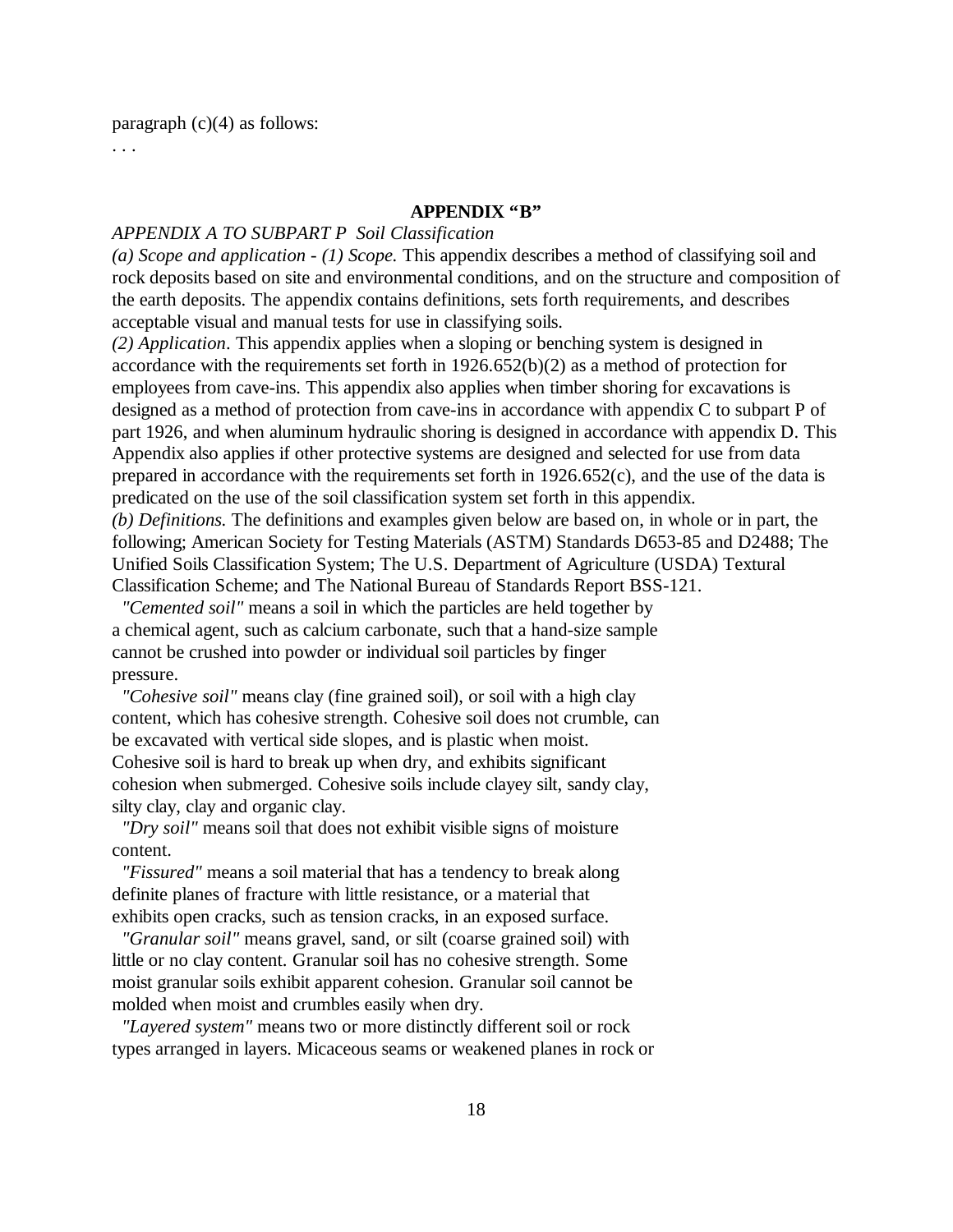shale are considered layered.

 *"Moist soil"* means a condition in which a soil looks and feels damp. Moist cohesive soil can easily be shaped into a ball and rolled into small diameter threads before crumbling. Moist granular soil that contains some cohesive material will exhibit signs of cohesion between particles.

 *"Plastic"* means a property of a soil which allows the soil to be deformed or molded without cracking, or appreciable volume change.

 *"Saturated soil"* means a soil in which the voids are filled with water. Saturation does not require flow. Saturation, or near saturation, is necessary for the proper use of instruments such as a pocket penetrometer or sheer vane.

 *"Soil classification system"* means, for the purpose of this subpart, a method of categorizing soil and rock deposits in a hierarchy of Stable Rock, Type a, Type B, and Type C, in decreasing order of stability. The categories are determined based on an analysis of the properties and performance characteristics of the deposits and the characteristics of the deposits and the environmental conditions of exposure.

 *"Stable rock"* means natural solid mineral matter that can be excavated with vertical sides and remain intact while exposed.

*"Submerged soil"* means soil which is underwater or is free seeping.

 *"Type a"* means cohesive soils with an unconfined, compressive strength of 1.5 ton per square foot (tsf) (144 kPa) or greater. Examples of cohesive soils are: clay, silty clay, sandy clay, clay loam and, in some cases, silty clay loam and sandy clay loam. Cemented soils such as caliche and hardpan are also considered Type a. However, no soil is Type a if:

(I) The soil is fissured; or

 (ii) The soil is subject to vibration from heavy traffic, pile driving, or similar effects; or

(iii) The soil has been previously disturbed; or

 (iv) The soil is part of a sloped, layered system where the layers dip into the excavation on a slope of four horizontal to one vertical (4H:1V) or greater; or

 (v) The material is subject to other factors that would require it to be classified as a less stable material.

 *"Type B"* means:

 (I) Cohesive soil with an unconfined compressive strength greater than 0.5 tsf (48 kPa) but less than 1.5 tsf (144 kPa); or

 (ii) Granular cohesionless soils including: angular gravel (similar to crushed rock), silt, silt loam, sandy loam and, in some cases, silty clay loam and sandy clay loam.

 (iii) Previously disturbed soils except those which would otherwise be classed as Type C soil.

(iv) Soil that meets the unconfined compressive strength or cementation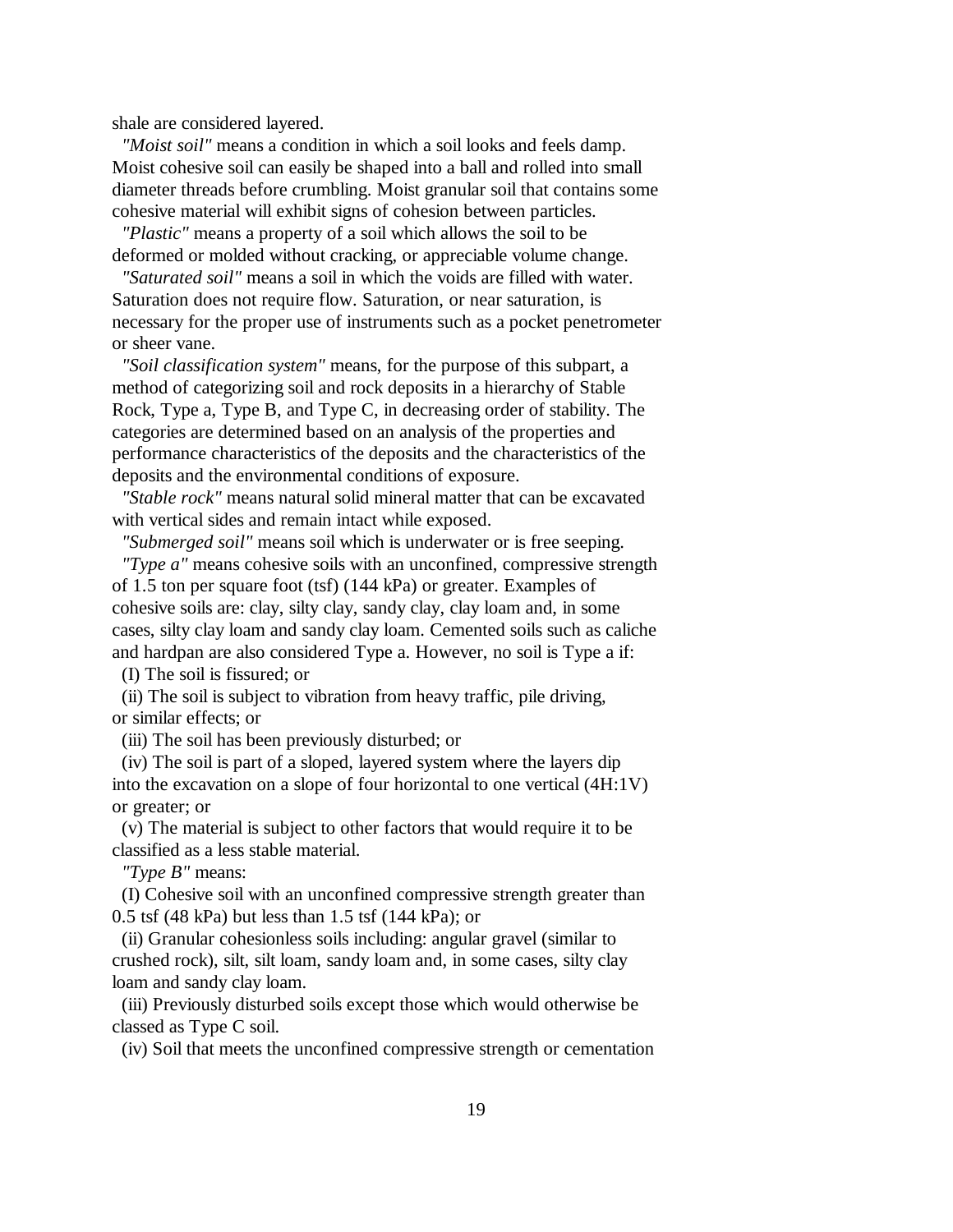requirements for Type a, but is fissured or subject to vibration; or (v) Dry rock that is not stable; or

 (vi) Material that is part of a sloped, layered system where the layers dip into the excavation on a slope less steep than four horizontal to one vertical (4H:1V), but only if the material would otherwise be classified as Type B.

*"Type C"* means:

 (I) Cohesive soil with an unconfined compressive strength of 0.5 tsf (48 kPa) or less; or

(ii) Granular soils including gravel, sand, and loamy sand; or

(iii) Submerged soil or soil from which water is freely seeping; or

(iv) Submerged rock that is not stable, or

 (v) Material in a sloped, layered system where the layers dip into the excavation or a slope of four horizontal to one vertical (4H:1V) or steeper.

 *"Unconfined compressive strength"* means the load per unit area at which a soil will fail in compression. It can be determined by laboratory testing, or estimated in the field using a pocket penetrometer, by thumb penetration tests, and other methods.

 *"Wet soil"* means soil that contains significantly more moisture than moist soil, but in such a range of values that cohesive material will slump or begin to flow when vibrated. Granular material that would exhibit cohesive properties when moist will lose those cohesive properties when wet.

*(c) Requirements - (1) Classification of soil and rock deposits.* Each soil and rock deposit shall be classified by a competent person as Stable Rock, Type a, Type B, or Type C in accordance with the definitions set forth in paragraph (b) of this appendix.

(*2) Basis of classification.* The classification of the deposits shall be made based on the results of at least one visual and at least one manual analysis. Such analyses shall be conducted by a competent person using tests described in paragraph (d) below, or in other recognized methods of soil classification and testing such as those adopted by the American Society for Testing Materials, or the U.S. Department of Agriculture textural classification system.

*(3) Visual and manual analyses.* The visual and manual analyses, such as those noted as being acceptable in paragraph (d) of this appendix, shall be designed and conducted to provide sufficient quantitative and qualitative information as may be necessary to identify properly the properties, factors, and conditions affecting the classification of the deposits.

*(4) Layered systems.* In a layered system, the system shall be classified in accordance with its weakest layer. However, each layer may be classified individually where a more stable layer lies under a less stable layer.

*(5) Reclassification.* If, after classifying a deposit, the properties, factors, or conditions affecting its classification change in any way, the changes shall be evaluated by a competent person. The deposit shall be reclassified as necessary to reflect the changed circumstances.

*(d) Acceptable visual and manual tests. - (1) Visual tests.* Visual analysis is conducted to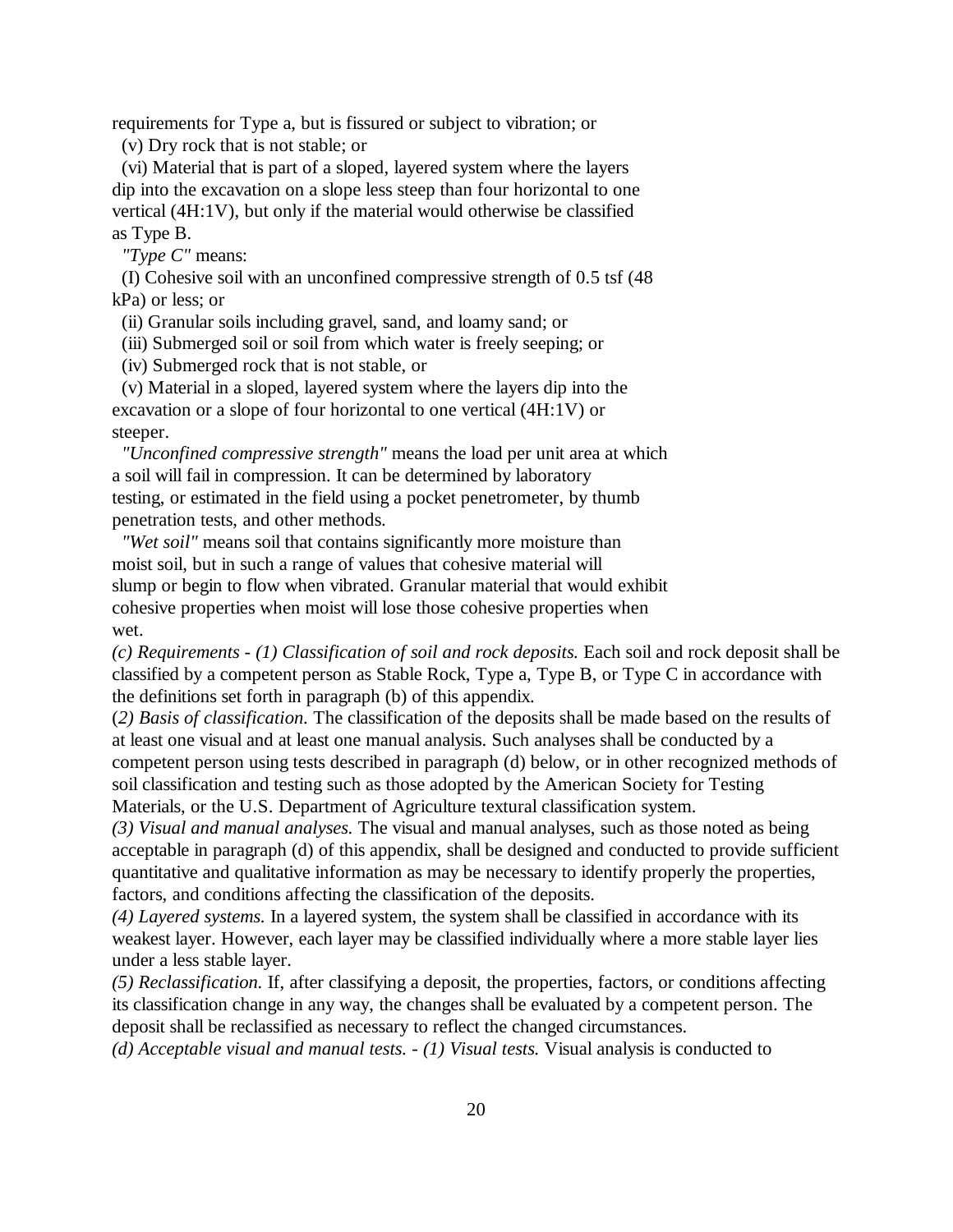determine qualitative information regarding the excavation site in general, the soil adjacent to the excavation, the soil forming the sides of the open excavation, and the soil taken as samples from excavated material.

(I) Observe samples of soil that are excavated and soil in the sides of the excavation. Estimate the range of particle sizes and the relative amounts of the particle sizes. Soil that is primarily composed of fine-grained material is cohesive material. Soil composed primarily of coarse-grained sand or gravel is granular material.

(ii) Observe soil as it is excavated. Soil that remains in clumps when excavated is cohesive. Soil that breaks up easily and does not stay in clumps is granular.

(iii) Observe the side of the opened excavation and the surface area adjacent to the excavation. Crack- like openings such as tension cracks could indicate fissured material. If chunks of soil spall off a vertical side, the soil could be fissured. Small spalls are evidence of moving ground and are indications of potentially hazardous situations.

(iv) Observe the area adjacent to the excavation and the excavation itself for evidence of existing utility and other underground structures, and to identify previously disturbed soil.

(v) Observed the opened side of the excavation to identify layered systems. Examine layered systems to identify if the layers slope toward the excavation. Estimate the degree of slope of the layers.

(vi) Observe the area adjacent to the excavation and the sides of the opened excavation for evidence of surface water, water seeping from the sides of the excavation, or the location of the level of the water table.

(vii) Observe the area adjacent to the excavation and the area within the excavation for sources of vibration that may affect the stability of the excavation face.

*(2) Manual tests.* Manual analysis of soil samples is conducted to determine quantitative as well as qualitative properties of soil and to provide more information in order to classify soil properly.

*(I) Plasticity.* Mold a moist or wet sample of soil into a ball and attempt to roll it into threads as thin as 1/8-inch in diameter. Cohesive material can be successfully rolled into threads without crumbling. For example, if at least a two inch (50 mm) length of 1/8-inch thread can be held on one end without tearing, the soil is cohesive.

*(ii) Dry strength.* If the soil is dry and crumbles on its own or with moderate pressure into individual grains or fine powder, it is granular (any combination of gravel, sand, or silt). If the soil is dry and falls into clumps which break up into smaller clumps, but the smaller clumps can only be broken up with difficulty, it may be clay in any combination with gravel, sand or silt. If the dry soil breaks into clumps which do not break up into small clumps and which can only be broken with difficulty, and there is no visual indication the soil is fissured, the soil may be considered unfissured.

*(iii) Thumb penetration.* The thumb penetration test can be used to estimate the unconfined compressive strength of cohesive soils. (This test is based on the thumb penetration test described in American Society for Testing and Materials (ASTM) Standard designation D2488 - "Standard Recommended Practice for Description of Soils (Visual - Manual Procedure).") Type a soils with an unconfined compressive strength of 1.5 tsf can be readily indented by the thumb; however, they can be penetrated by the thumb only with very great effort. Type C soils with an unconfined compressive strength of 0.5 tsf can be easily penetrated several inches by the thumb, and can be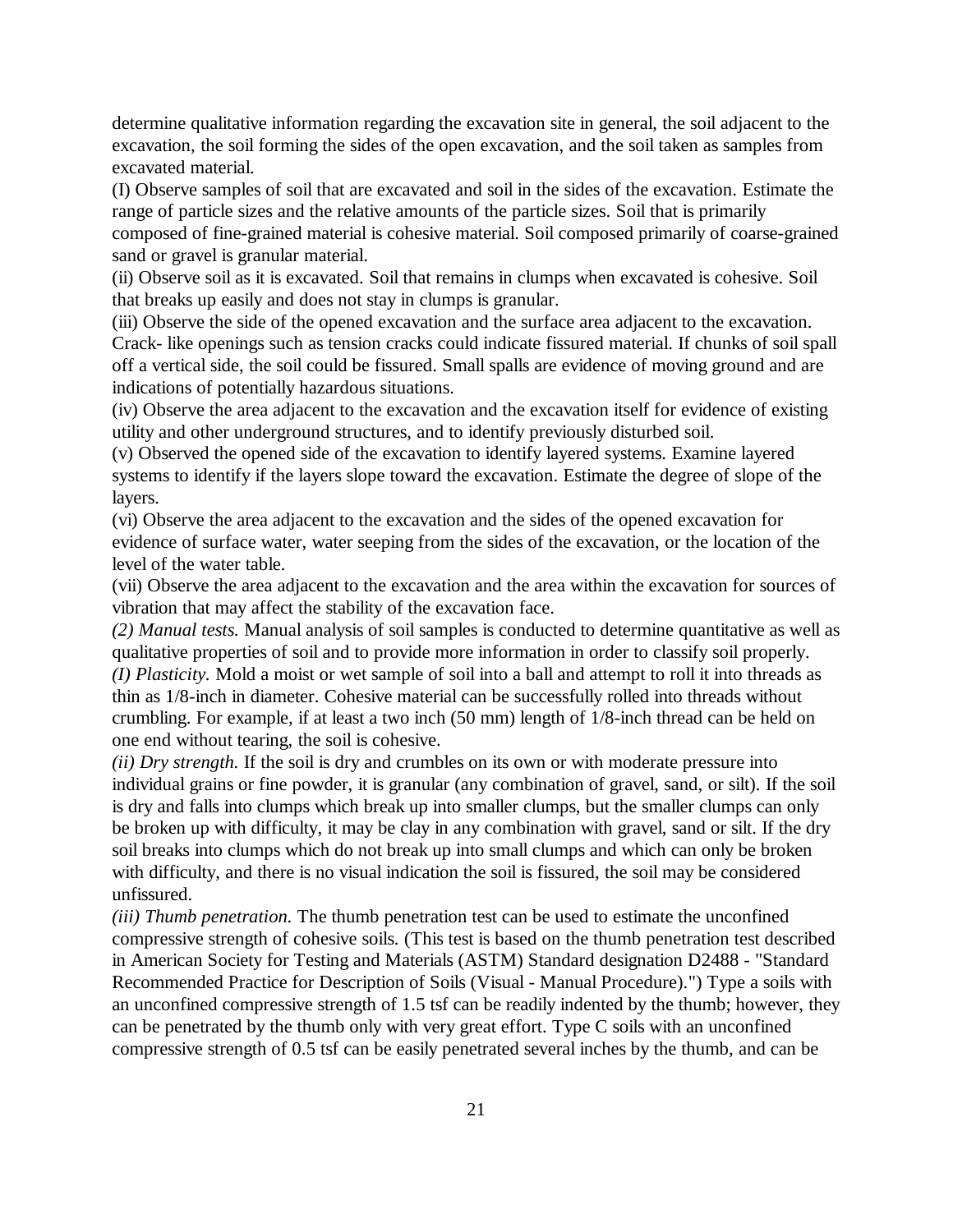molded by light finger pressure. This test should be conducted on an undisturbed soil sample, such as a large clump of spoil, as soon as practicable after excavation to keep to a minimum the effects of exposure to drying influences. If the excavation is later exposed to wetting influences (rain, flooding), the classification of the soil must be changed accordingly.

*(iv) Other strength tests.* Estimates of unconfined compressive strength of soils can also be obtained by use of a pocket penetrometer or by using a hand-operated shearvane.

*(v) Drying test.* The basic purpose of the drying test is to differentiate between cohesive material with fissures, unfissured cohesive material, and granular material. The procedure for the drying test involves drying a sample of soil that is approximately one inch thick (2.54 cm) and six inches (15.24 cm) in diameter until it is thoroughly dry:

(a) If the sample develops cracks as it dries, significant fissures are indicated.

(B) Samples that dry without cracking are to be broken by hand. If considerable force is necessary to break a sample, the soil has significant cohesive material content. The soil can be classified as an unfissured cohesive material and the unconfined compressive strength should be determined. (C) If a sample breaks easily by hand, it is either a fissured cohesive material or a granular material. To distinguish between the two, pulverize the dried clumps of the sample by hand or by stepping on them. If the clumps do not pulverize easily, the material is cohesive with fissures. If they pulverize easily into very small fragments, the material is granular.

#### *APPENDIX B TO SUBPART P- SLOPING AND BENCHING*

*(a) Scope and application.* This appendix contains specifications for sloping and benching when used as methods of protecting employees working in excavations from cave-ins. The requirements of this appendix apply when the design of sloping and benching protective systems is to be performed in accordance with the requirements set forth in 1926.652(b)(2).

*(b) Definitions.*

*"Actual slope"* means the slope to which an excavation face is excavated.

*"Distress"* means that the soil is in a condition where a cave-in is imminent or is likely to occur. Distress is evidenced by such phenomena as the development of fissures in the face of or adjacent to an open excavation; the subsidence of the edge of an excavation; the slumping of material from the face or the bulging or heaving of material from the bottom of an excavation; the spalling of material from the face of an excavation; and ravelling, i.e., small amounts of material such as pebbles or little clumps of material suddenly separating from the face of an excavation and trickling or rolling down into the excavation.

*"Maximum allowable slope"* means the steepest incline of an excavation face that is acceptable for the most favorable site conditions as protection against cave-ins, and is expressed as the ratio of horizontal distance to vertical rise (H:V).

*"Short term exposure"* means a period of time less than or equal to 24 hours that an excavation is open.

*(c) Requirements* - (1) Soil classification. Soil and rock deposits shall be classified in accordance with appendix a to subpart P of part 1926.

*(2) Maximum allowable slope.* The maximum allowable slope for a soil or rock deposit shall be determined from Table B-1 of this appendix.

*(3) Actual slope.* (I) The actual slope shall not be steeper than the maximum allowable slope.